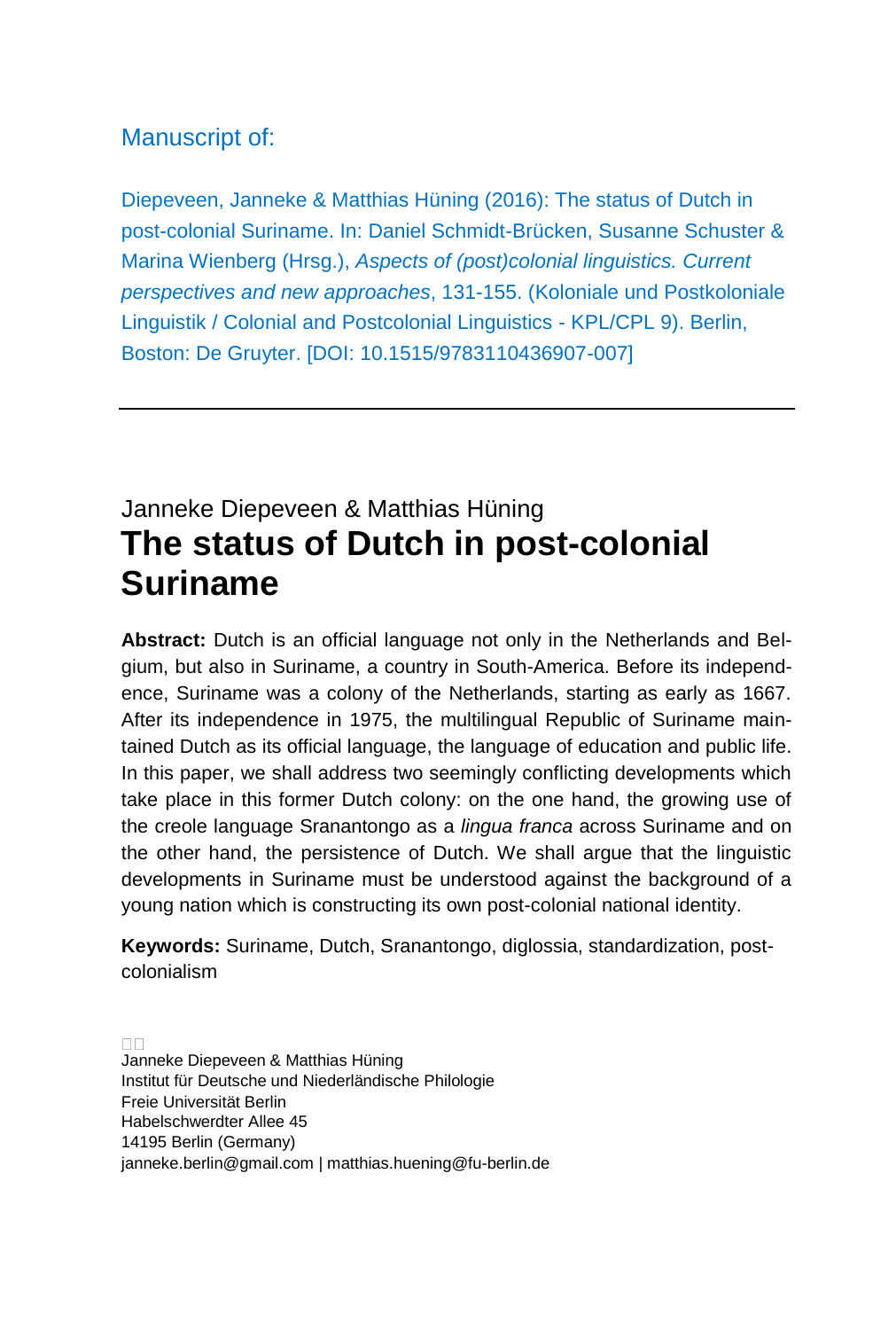# **1 Introduction: Suriname and the Dutch**  language area<sup>1</sup>

Dutch is a West-Germanic language and the mother tongue of about 23 million people. It is an official language in six countries, two of which in Europe and four in South-America. In Europe, Dutch is an official language in the Netherlands and in Belgium, more specifically in the region of Flanders in the north of Belgium, but also in the capital of Brussels, where both Dutch and French are official languages. In the republic of Suriname in South-America, Dutch is the one and only official language.<sup>2</sup> It is the language for education, in public life and in official documents. Finally, Dutch is the official language for a group of islands in the Caribbean, the former Netherlands Antilles which include Aruba, Bonaire, Curaçao, Saba, St. Maarten and St. Eustatius (altogether ca. 256.000 inhabitants). The islands Aruba, Curaçao and Sint Maarten are independent countries within the Kingdom of the Netherlands. Curaçao and St. Maarten became autonomous in 2010 whereas Bonaire, Sint-Eustatius and Saba (the 'BES'-islands) became special communities within the country of the Netherlands. However, Dutch is not their only official language. Since 2007, Aruba and Curaçao have Dutch and Papiamento (Papiamentu) as their official languages. The latter is an Iberian creole and it is the dominant language for daily speech, the media and primary education. Sint Maarten has Dutch and English as its official languages and the latter is used for daily communication. For the BES-islands there is a special language policy: Dutch is the official language, but the use of English and Papiamentu is officially recognized in certain domains of education and in the communication with government offices.<sup>3</sup>

Whereas the Caribbean islands are officially part of the Kingdom of the Netherlands, the Republic of Suriname has been fully independent since 1975. Autonomy was prepared in 1954, when both Suriname and the Nether-

**<sup>1</sup>** We want to thank Philipp Krämer for his valuable comments on an earlier version of this paper.

**<sup>2</sup>** By the time we received the proofs of this paper there has been a surprising new development. On 15 February 2015 Suriname's news site Waterkant.net announced that Minister of Education Ashwin Adhin is planning to recognize at least 20 languages spoken in Suriname as official languages. We cannot foresee the consequences of this decision.

**<sup>3</sup>** For information on these regulations, we refer to the following website: [http://www.](http://www/) rijksoverheid.nl/onderwerpen/erkende-talen/documenten-en-publicaties/brochures/2012/ 04/16/taalregelingen-voor-de-bes-eilanden-in-de-nederlandse-wet-en-regelgeving.html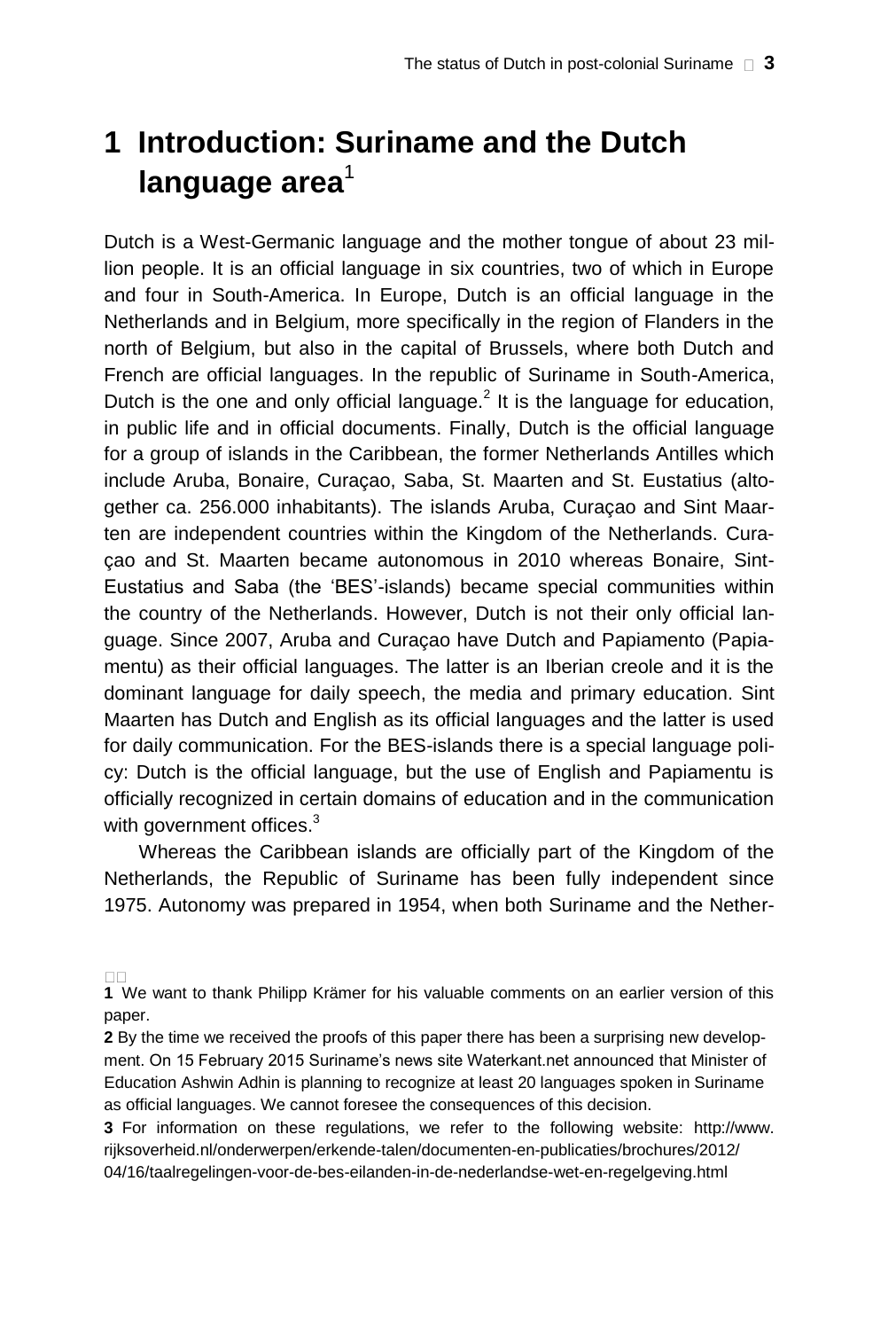lands Antilles got a certain degree of self-determination. Before, they used to be Dutch colonies. The Dutch established several settlements and colonies in the 17th century: in the north of South-America, in South-East Asia and in the south of Africa. We shall briefly introduce Suriname, its history and its ethnolinguistic characteristics in section 2. In sections 3, 4 and 5 of this paper we concentrate on the linguistic situation of post-colonial Suriname. We have the special situation that Dutch is the official language, whereas Sranantongo, an English-based creole, is widespread as the *lingua franca*. This situation seems stable, but it is controversial. We provide evidence that Dutch has a strong position in post-colonial Suriname and we investigate why this may be the case on the basis of eight explaining factors. Our discussion is based on recent literature and on data which we collected mainly through personal communication and interviews with various people in and from Suriname.<sup>4</sup> This is an exploratory investigation which is part of the project *Dutch++. Examples and new models for learning and teaching pluricentric languages*. In the e-learning project *Dutch++* Surinamese Dutch is presented as one of the national varieties of Dutch.<sup>5</sup> In the present paper we shall argue that the linguistic situation of Suriname, particularly the status of Dutch vis-à-vis Sranantongo, must be understood against the background of a young nation which is constructing its own post-colonial identity.

# **2 Multi-ethnic and multilingual Suriname**

Let us briefly introduce Suriname before we move on to discuss its ethnic composition (2.1.), its linguistic landscape (2.2.) and multilingual practices (2.3.). The Republic of Suriname is situated in South-America, to the north of Brazil, in between Guyana and French Guiana. Although the country has four times the size of the Netherlands, it has a relatively small population of only half a million people. Most of them live in the capital of Paramaribo. Nearly

**<sup>4</sup>** We owe many thanks to Henning Radke, a former student of the Freie Universität Berlin who prepared his MA thesis in Suriname and helped us establish local contacts and collect additional data.

**<sup>5</sup>** *Dutch++* is a multilateral project which is funded by the *Lifelong Learning Programme* of the European Commission (Grant Agreement number: 2011-4037/001-001). Project coordinator is the university of Vienna (Austria). Further partners are Freie Universität Berlin (Germany), Tilburg University (Netherlands) and Thomas More (Belgium). *Dutch++* website: [https://dutchplusplus.ned.univie.ac.at/;](https://dutchplusplus.ned.univie.ac.at/) website of the *Lifelong Learning Programme*: [http://eacea.ec.europa.eu/llp/about\\_llp/about\\_llp\\_en.php.](http://eacea.ec.europa.eu/llp/about_llp/about_llp_en.php)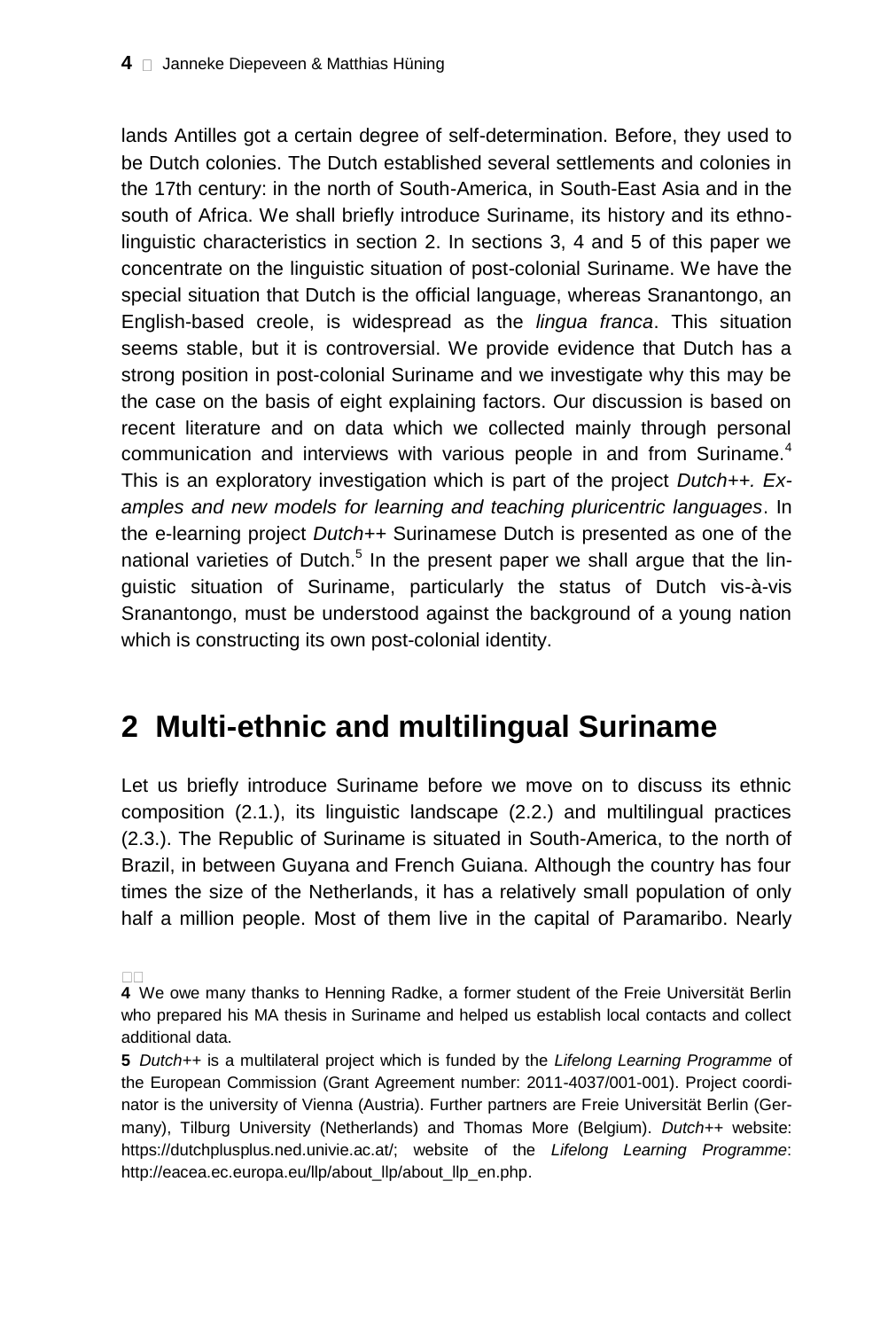80% of Suriname's surface is covered by tropical forests. Suriname has plenty of natural resources including wood, gold and bauxite. Nevertheless a large portion of its population is living in poverty. Linguistically, Suriname has an isolated position in South-America with Dutch as its official language. Dutch is the only language for education, for the government, official documents and regulations, for science, etcetera. Suriname is the only former Dutch colony in which the Dutch language is still prominent (de Bies 1997: 9).

#### **2.1 Multi-ethnic society**

Suriname is a multi-ethnic society. This is due to its history of colonialism with long-lasting slavery and indentured contract laborers. Carlin & Arends (2002) and Borges (2014) give an overview of the complex origins of Suriname's ethnic and ethno-linguistic composition with references for further reading. We limit ourselves to a short summary.

From 1600 onwards the coast of the Guianas in the north of South-America was colonized by Europeans. They set up commercial centers and plantations. Initially the Caribbean region was particularly important for slave trade. In 1651 the English started sugar plantations with experienced planters and African slaves. They laid the foundation for large scale sugar cultivation. The Dutch acquired Suriname in 1667 through an arrangement with the English, who took over New Amsterdam. From 1667 onwards, Suriname was a Dutch colony and would remain so until its full autonomy in 1975.<sup>6</sup> In early colonial times this stretch of land was called Dutch-Guiana and it was originally inhabited by Amerindian civilizations. Today there are about 12.000 Amerindians left and they live in the forest, striving to keep their culture intact.

Suriname was a plantation colony which produced for instance sugar, coffee and cotton. As the plantation colony was growing and Amerindian slaves could no longer meet labor demands, the colonists brought in thousands of slaves from the west-coast of Africa. In the early 18th century many slaves managed to escape from the plantations into the forest and established their own free societies there. As in many other (former) colonies, the community of escaped slaves was known as Maroons. In Suriname they are also referred to as 'bush Creoles'.

After the abolition of slavery in 1863 the Dutch were in need of new people to work at the plantations. This was the start of a period of contract labor-

**<sup>6</sup>** The English briefly reoccupied Suriname from 1799 to 1816.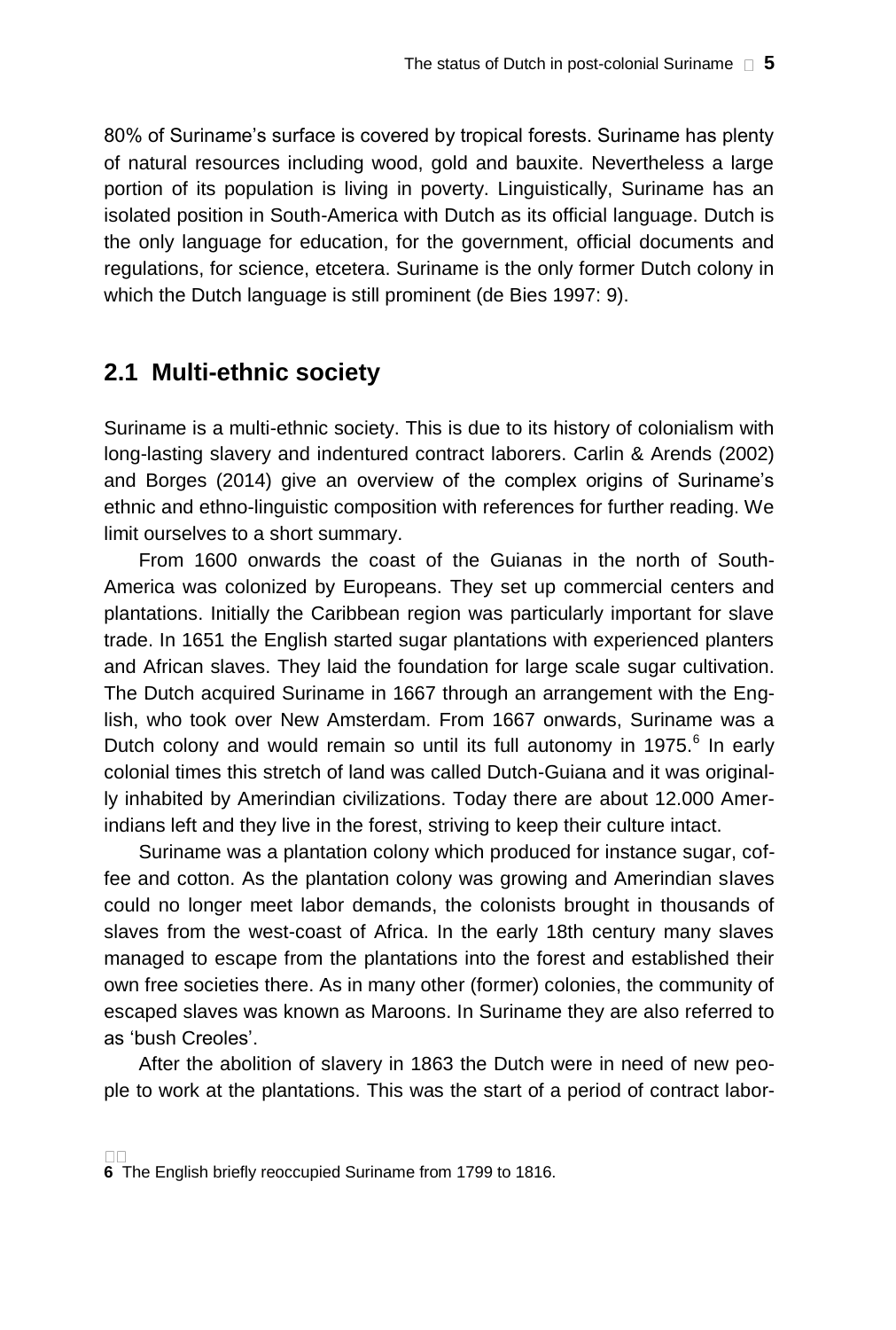ers from Asian countries. First of all Chinese workers immigrated from Hongkong. From 1873 onwards, there were Indian immigrants (Hindustani) from the colony of British-India, followed by Javanese immigrants from the colony of Dutch-India (Indonesia) in 1890. Many Asian immigrants stayed in Suriname. Today the Hindustani even make up the largest ethnic group in Suriname. The second largest group are the Creoles. This term refers to persons of African descent who may often show some admixture with other ethnic groups.

In addition to the groups discussed in this section Suriname still attracts new immigrants. Immigrants from Brazil are particularly involved in artisanal gold mining (Borges 2014: 29), whereas many Chinese immigrants choose the Paramaribo area to work as shopkeepers.

#### **2.2 Multilingual society**

Suriname is a multilingual society. First of all there is multilingualism on a national level: over twenty languages are spoken in Suriname. According to their origin, they can be classified into four main groups: Amerindian languages, European languages, creoles and Asian languages. For more information on each of these groups we refer to Carlin & Arends (2002).

- a) The Amerindian languages are the original languages of Suriname, i.e., they are spoken by the indigenous people. They can be linguistically divided in Arawakan languages (e.g., Arawak), Carib languages (e.g., Carib, Trió) and Warao languages (e.g., Warao).
- b) European languages are imported by the colonists, including the English and the Dutch. Today, Dutch is the most important European language: it is the official language; many people have adopted it as their main language and it is associated with upward social mobility.
- c) However, English becomes more important, particularly since Suriname joined the *Caricom*, an originally English-speaking organization of Caribbean communities, in 1995. Not only does Suriname have a commercial relation with the Caribbean, but it is also culturally much more related to the Caribbean than to its geographically closer South-American neighbors. In addition, people in Suriname are regularly confronted with English in their everyday life. For instance, they are used to watching American TVprograms and films without subtitling (in the Netherlands and Flanders all English-spoken films and programs are subtitled).
- d) Other European languages in Suriname include Portuguese, which played a significant role in the 17th century as many sugar estates were owned by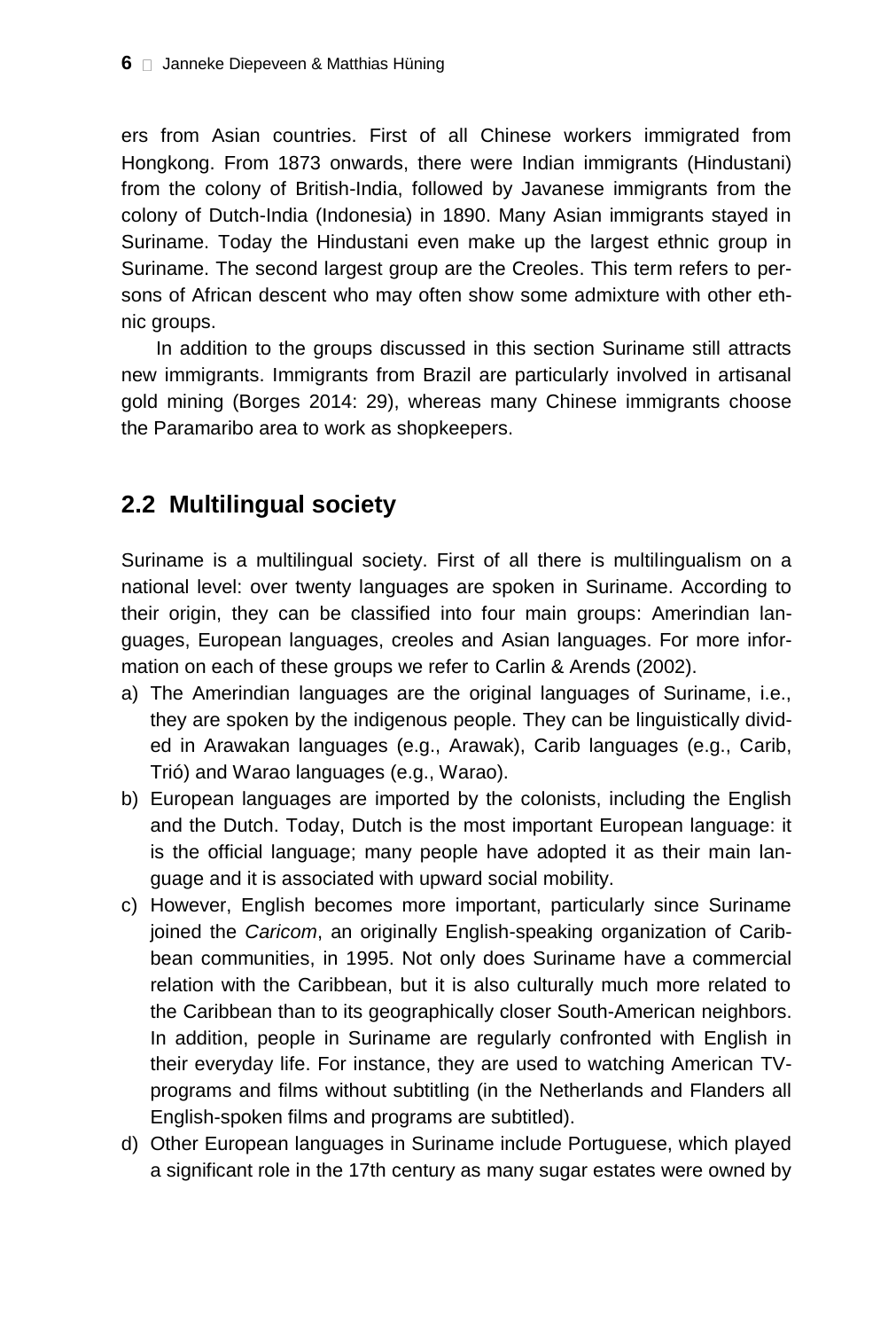prosperous Portuguese Jews. The Sephardic Jews kept using Portuguese until far into the 18th century (Borges 2014: 17). Today, Brazilian Portuguese plays a considerable role in Suriname due to a recent immigration wave from Brazil (see e.g. Romero 2008).

- e) Creoles originated in the contact of European colonial languages with those of (descendants of) African slaves who worked at the plantations. The slaves brought along their own West-African languages while the European settlers usually spoke various varieties of their home regions. At the plantations in Suriname, the slaves had limited access to the European languages but nevertheless needed to communicate with their masters, who were (initially) often English-speaking and with their foremen. In this context, various Surinamese creoles were created. Sranantongo or Sranan, formerly called Negro-English (*Negerengels*), Taki-taki, or Nengre, is an English-based creole with influences by West-African languages, Portuguese and Dutch. The Dutch influences were only added at a later stage. Sranantongo became the mother tongue of the slaves who passed it on to their children. In other words, Sranantongo is historically associated with the Creole population. Today it serves as the main language for interethnic communication in Suriname.
- f) Other Surinamese creoles include Saramaccan (Saamaka), Aukaans (Ndyuka) and Paramaccan (Paamaka) and Kwinti. They originated from the languages used by the Maroons, the slaves who had left the plantations. These creoles are mostly used for communication within Maroon communities.
- g) The Asian contract laborers imported various Asian languages into Suriname. In addition, Surinamese varieties of these Asian languages came into existence. The Hindustani brought several Indic languages, which over time were influenced by Sranantongo and by Dutch. This gave rise to Sarnami Hindustani, a Surinamese variety which is not like any present Indic language found in India (Borges 2014: 27). Javanese laborers brought along their Indonesian mother tongue, which was over time influenced by Sranantongo, Dutch and Sarnami Hindustani. This gave rise to a Surinamese variety of Javanese called Surinamese Javanese. The Chinese contract laborers brought different Chinese varieties to Suriname, particularly Hakka or Keija (a southern Chinese language). Today, following a new wave of Chinese immigrants, mainly Mandarin and Cantonese are used in Suriname (Borges 2014: 25). Chinese, Sarnami and Surinamese Javanese are predominantly used for communication within the respective ethnic group.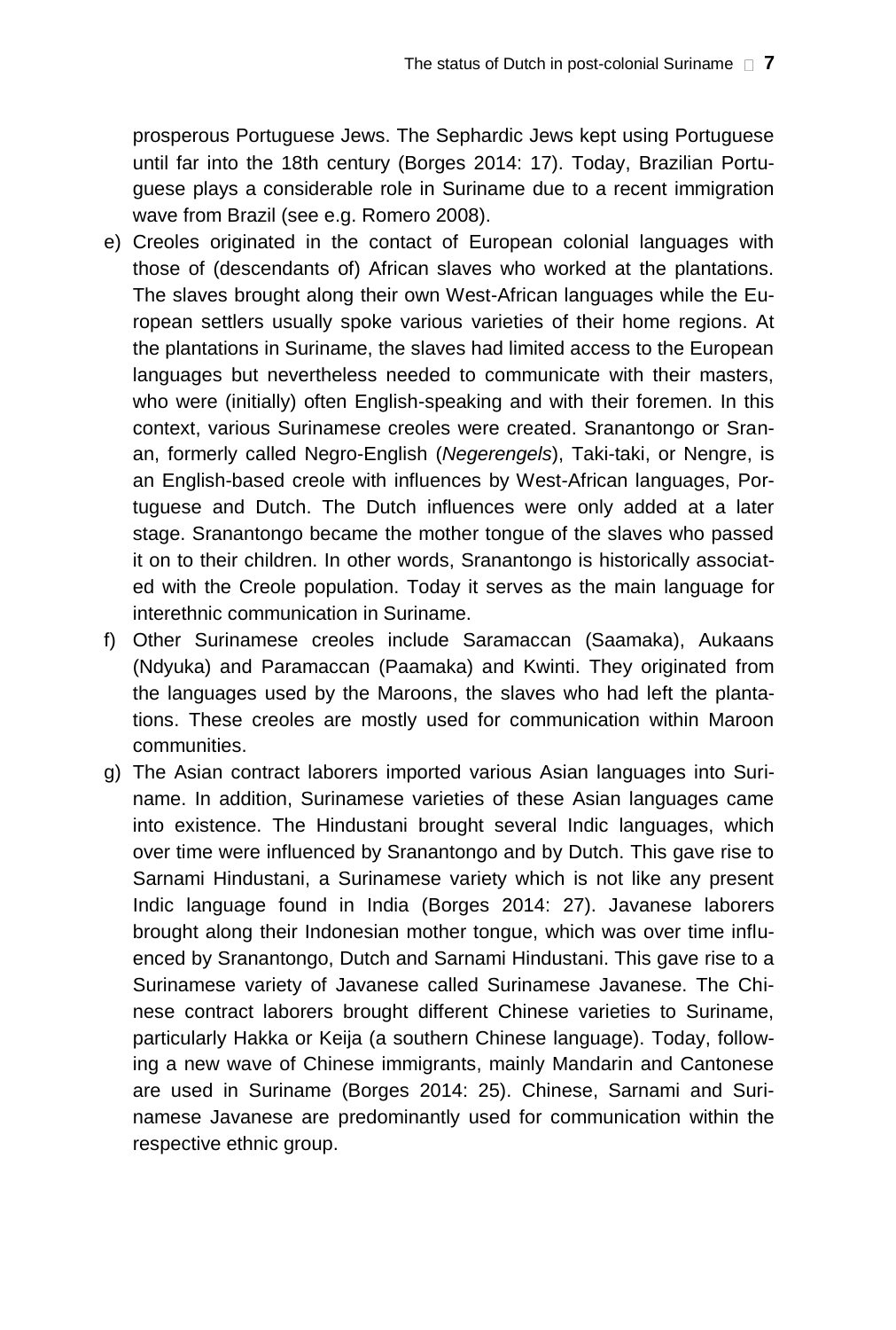#### **2.3 Individual multilingualism**

Besides societal multilingualism, there is individual multilingualism in Suriname: individuals use two or three languages regularly. Each ethnic group in Suriname has its own language for communication within the own group. For further communicative situations people in Suriname use Dutch or Sranantongo. Thus, a child may use Sarnami Hindustani with his relatives at home, Dutch in the classroom and Sranantongo with his friends. Code-switching is common, both inter- and intrasententially: people may switch to another language within the same conversation (intersentential code-switching) but even within one sentence (intrasentential code-switching) (de Kleine 2002: 218). This phenomenon can also be observed on the internet. For a study on codeswitching in Suriname with a special focus on Dutch and Sranantongo, see Radke (2013).

The preceding observations on individual multilingualism in Suriname are in line with current sociolinguistic research into social networks and communities of practice (see for instance Wardhaugh 2010 for references). While the older notion of speech community was too restrictive, these new concepts offer an adequate way to explain linguistic practice in Suriname. Thus, each language user participates in various social networks or communities of practice (e.g., home, the classroom, a club), each of which is associated with one or more languages. When participating in a certain community of practice, speakers foreground a certain social identity, which is marked by the use of a certain language. When moving on to the next occasion, they foreground a different identity and switch to another language.

The linguistic practices mentioned above give rise to various types of contact phenomena between the languages of Suriname. We refer to Borges (2014) for an extensive study. In the following sections we restrict our attention to Dutch and Sranantongo.

# **3 Dutch and Sranantongo in Suriname**

We will now focus on the two languages that play a central role in postcolonial Suriname: the European language Dutch (3.1.) and the Surinamese creole Sranantongo (3.2.). We provide some information on their history in Suriname and we briefly introduce their present-day status. For more extensive information on the history and status of Dutch in Suriname, with refer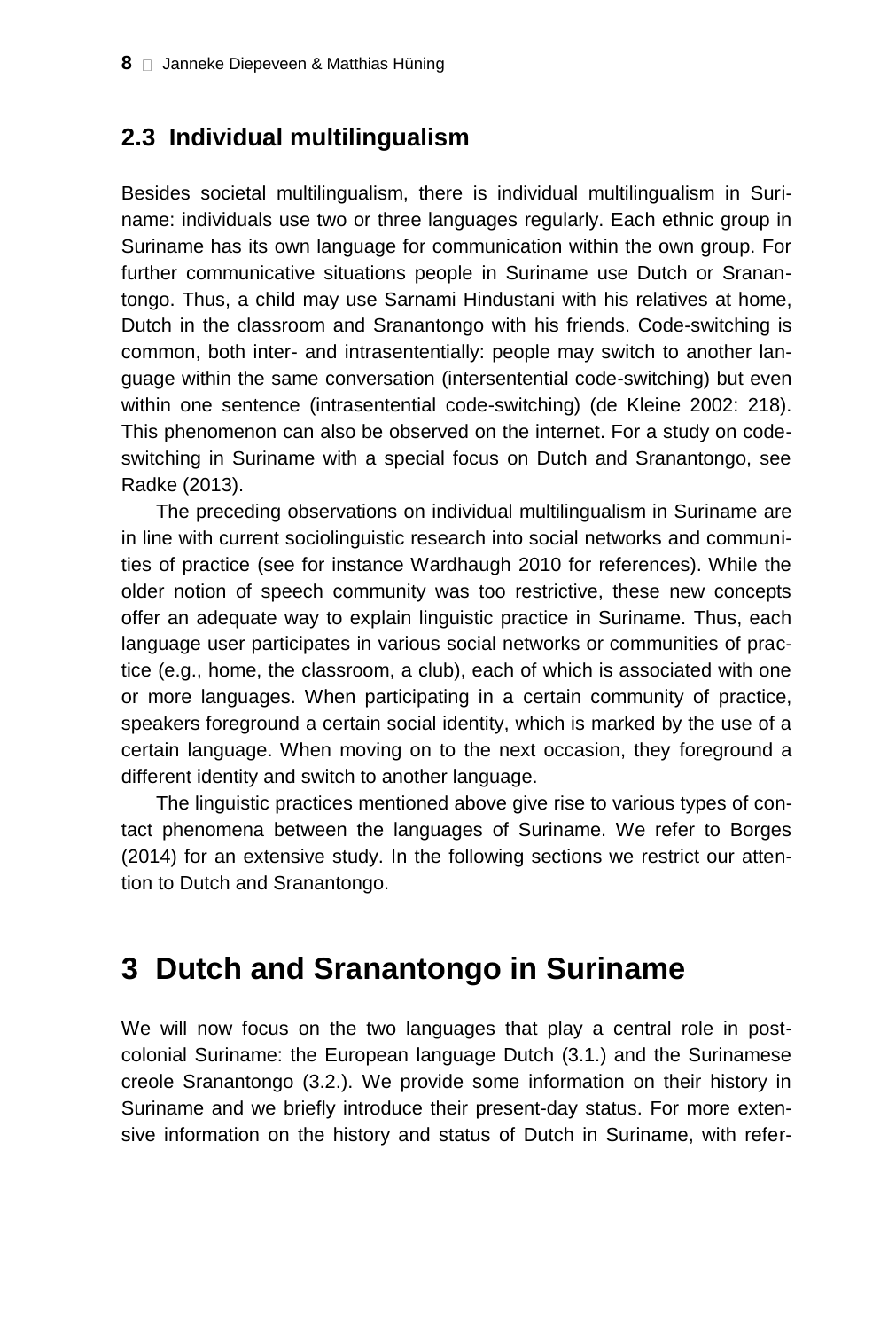ences for further reading, see for instance Gobardhan-Rambocus (1997), de Kleine (2002) and de Kleine (2013).

Suriname's so-called 'linguistic schizophrenia' (3.3.) will be investigated more closely in the remainder of the paper.

#### **3.1 Dutch**

Dutch has been the only official language in Suriname since its territory was colonized by the Dutch in 1667. During early colonial times, Dutch held the prestige position in Suriname, although the Dutch colonial government never propagated it (Gobardhan-Rambocus 1997: 246). In the beginning of Dutch rule, use of the language was limited to a small group consisting particularly of planters who did not allow the 'lower classes', particularly black slaves, to use it, let alone learn it. Although the Dutch planters wanted their language to be exclusive, they could not stop it from spreading. A generation of children was born as a result of relationships of Dutch planters with black female slaves which would constitute the core of Suriname's Dutch-speaking population (Gobardhan-Rambocus 1997: 227). They would give rise to a new class of self-declared free people who tried to distinguish themselves from the slaves. The Dutch language was one means to do this.

From 1876 onwards school attendance was made compulsory in Suriname for all children from 7 to 12 years old. This was the starting point of a language policy by the Dutch colonial government (Gobardhan-Rambocus 1997: 246). It was determined by law that the language to be used in education was Dutch. The Dutch authorities strongly discouraged the use of Sranantongo, which they considered as the language of the slaves. It was forbidden to speak Sranantongo at school and if children did, they were told to go and wash their mouths. For some time there were exceptions for children of Asian immigrants, but by 1910 they too were educated only in Dutch (Eersel 1997: 216). This was a clear sign of the Dutch colonial government that they wished to turn Suriname into a Dutch-speaking colony, although they did not intend to replace Sranantongo entirely (Gobardhan-Rambocus 1997: 229, 2008: 193). Schools for 'free' black children and children born from mixed couples were installed in 1760; children of slaves were not educated until 1844 (Gobardhan-Rambocus 1997: 228).

Until the first half of the 20th century the Surinamese society underwent a strong assimilation to Dutch (christian) culture or 'dutchification' (Gobardhan-Rambocus 1997: 232–233). Important factors enabling this degree of assimilation were education, missionary work, mass media and the fact that the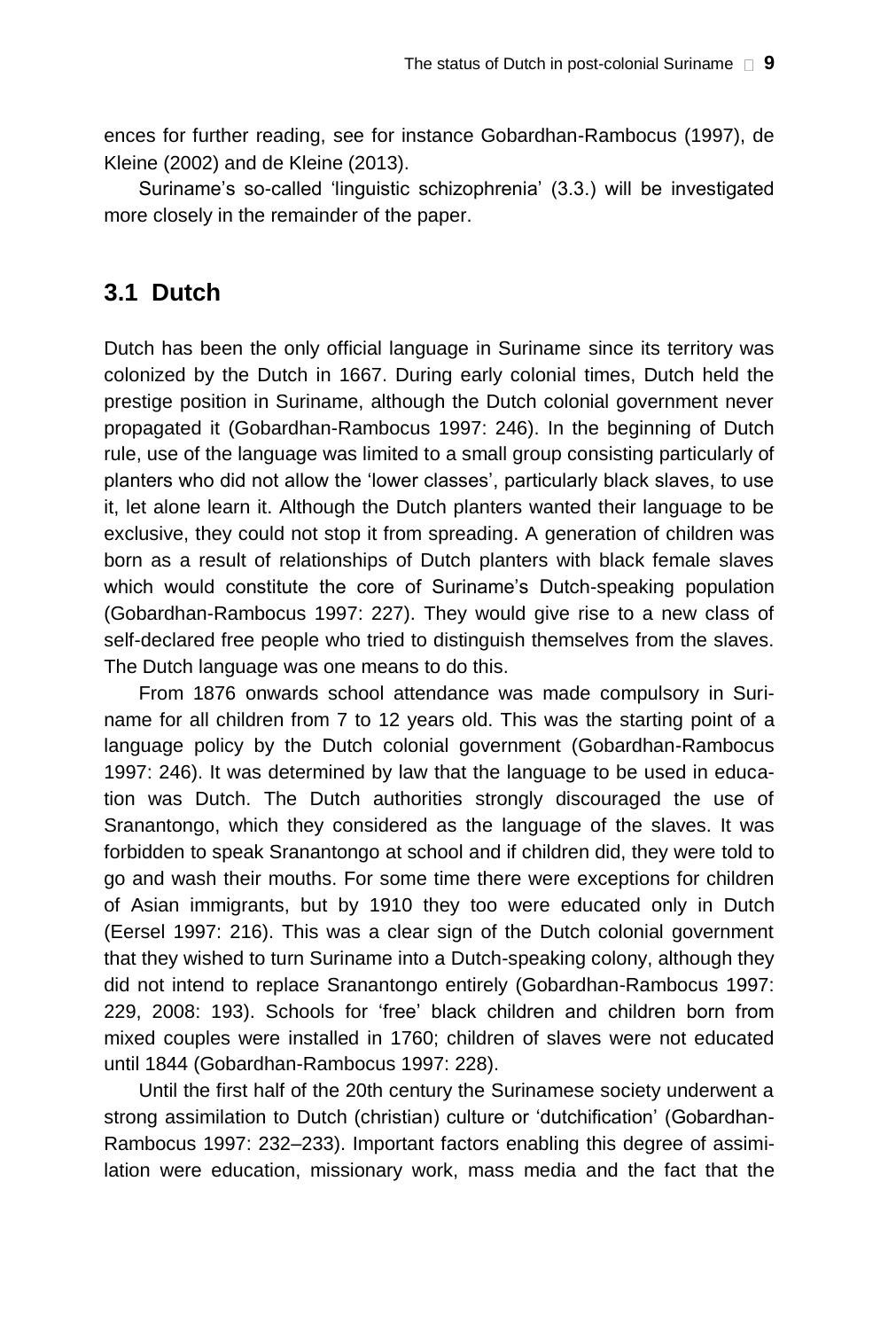Surinamese society was organized according to the Dutch model. Another factor were activities by the *Sticusa* (foundation for cultural cooperation), an influential organization strengthening cultural ties between the Netherlands, Suriname and the Netherlands Antilles. Assimilation to Dutch culture and society was not equally strong for all ethnic and social groups in Suriname. It was particularly the elite which was 'dutchified' and this was mostly the case for the Creole population.

It is important to note that during the process of assimilation there have been no direct attempts to wipe out the other languages spoken in Suriname (compare Gobardhan-Rambocus 1997: 246). Commissions and institutions concerned with spreading Dutch did not aim at replacing all other languages by it.

After the Second World War there was a growing self-confidence of Suriname (Gobardhan-Rambocus 1997: 231). This resulted in a semiautonomous status within the Kingdom of the Netherlands in 1954 which included that Suriname was still financed by the Netherlands but that it could largely make its own decisions. During this period the Dutch language maintained its prestige position. This was partly due to the Surinamese elite of Dutch-speaking Creoles in the Paramaribo area. This prominent group, consisting of public servants, teachers and so on, chose Dutch as the language for progress in society (Gobardhan-Rambocus 1997: 232). The Creole community was quite self-confident and demanded full independence from the Netherlands. Finally, in 1975, the fully autonomous Republic of Suriname was installed with President Johan Ferrier.

Due to the burden of colonial history, the relation between Suriname and the Netherlands has always been of a complicated nature and it remains tense today. In a way this also holds for their cooperation with respect to the Dutch language. In 2003/2004, the position of Dutch in Suriname was officially confirmed as Suriname became an associate member of the Dutch Language Union. This is an intergovernmental organization in which the Netherlands and Flanders (the Dutch-speaking region of Belgium) collaborate with respect to the Dutch language in a very wide sense, including literature, spelling and education.<sup>7</sup> Critics of the accession of Suriname to the Dutch Language Union have uttered that Suriname has a Europe-oriented language policy rather than focusing on itself (Brandon et al. 2007 and Kroon & Kurvers 2009). Other critics point out that from a Surinamese perspective, the position of the members of the Dutch Language Union is not equal: Suriname is an associate

**<sup>7</sup>** In the period of 2007-2011, the Dutch Caribbean joined the Dutch Language Union.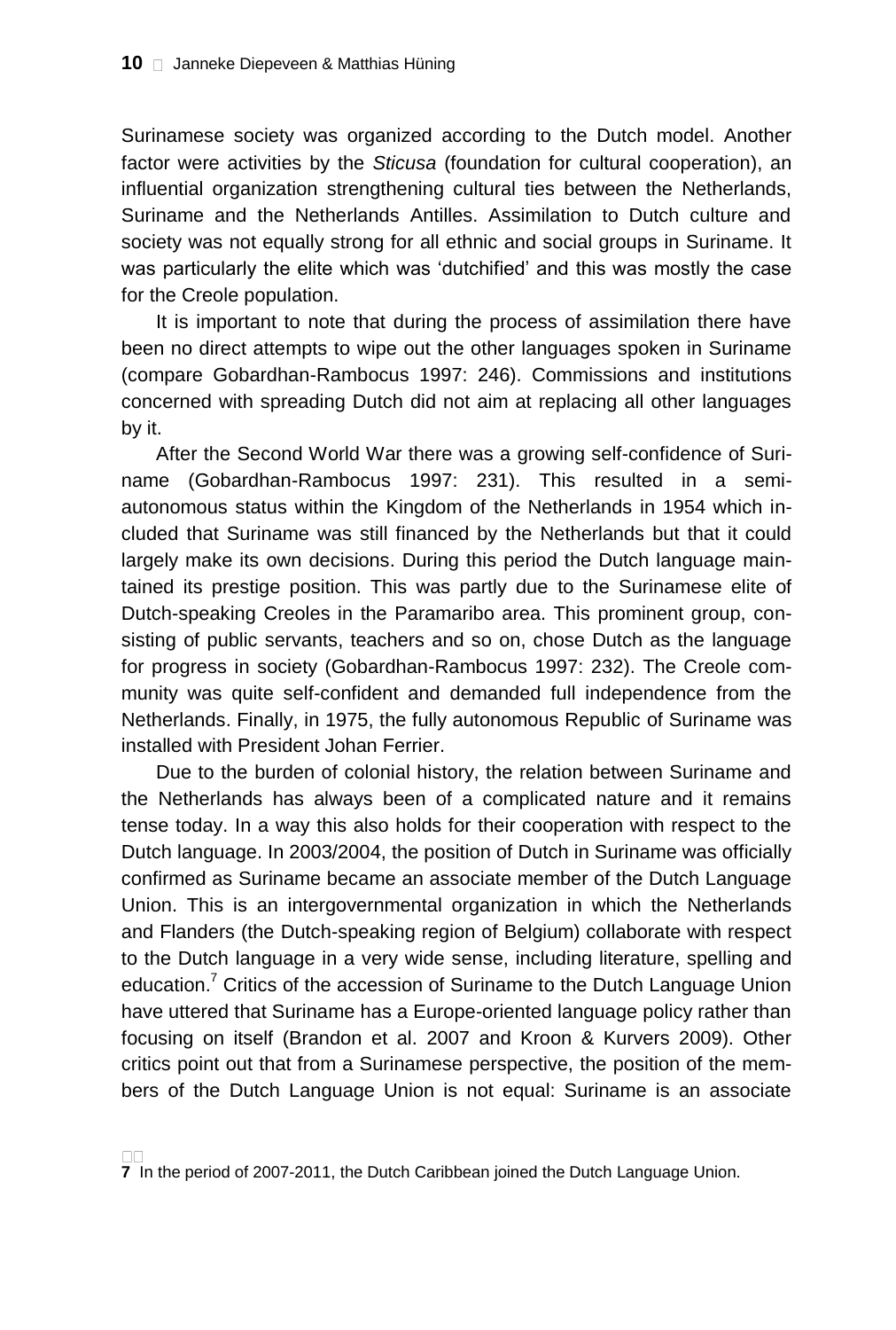member only. It does not have its own financial budget, hence it cannot start its own projects or initiatives but it is merely asked to cooperate in activities and research projects started by the Netherlands and Flanders. Due to this inequality, the Dutch Language Union is perceived by certain critics in Suriname as a neocolonial organization. They are convinced that it is a strategy of the Dutch to keep controlling Suriname. Their view may be strengthened indirectly by the current government of Suriname, which does not actively support the Dutch Language Union (Helen Chang, p.c.).<sup>8</sup>

Today, Dutch is the prestige language used for all official and formal situations: written documents, government offices, court proceedings, and also in the domains of work, media and education. Dutch is the language of instruction and it is taught in schools. Dutch is also the biggest language in Suriname in terms of the number of speakers. 200.000 consider it their first language and another 200.000 their second. It should be stressed that there are immense differences concerning the use of Dutch in the capital city of Paramaribo and in the remote districts in the interior parts of Suriname. In the latter areas, Dutch mostly is a foreign language (L2 or L3) and children usually first encounter Dutch at school (see 3.2.). By contrast, in the Paramaribo area, Dutch is more and more frequent as a mother tongue. School boys and school girls use Dutch more than adults (see Asin et al. 2004). People are more and more willing to pass the Dutch language on to their children. Many parents who themselves first encountered Dutch at school, now make sure their own children are already confronted with Dutch at home. In the Paramaribo area Dutch is commonly used in informal circumstances. This is shown in research, e.g., Fierens (2006), who interviewed young Surinamese in the capital and found that they consider it normal to use Dutch in informal situations like the cafeteria.

#### **3.2 Sranantongo**

Sranantongo is an English-based creole which is, historically at least, the first language for the Creole population in Suriname. The history of this language probably starts in 1651, when the English established sugar plantations on the territory of Suriname. After the Dutch had occupied the colony in 1668, the English linguistic base was maintained (Essed 1983: 47). From then on,

**<sup>8</sup>** Helen Chang is a Surinamese staff member of the Dutch Language Union. She represents the Dutch Language Union in Suriname.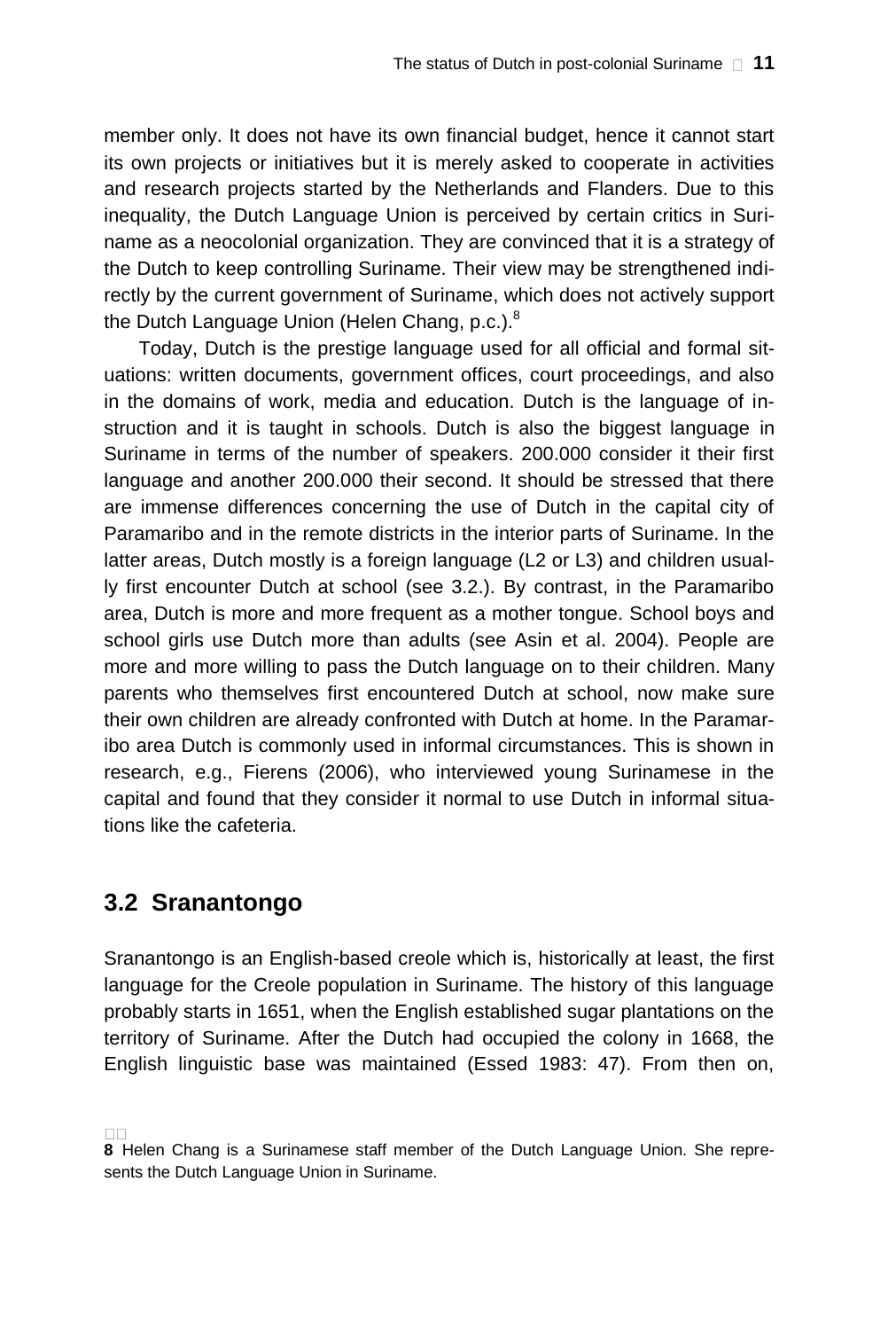Dutch vocabulary was integrated as well. From 1844 onwards, children of slaves were educated in Sranantongo, which by that time was already an important *lingua franca* (Eersel 1997: 213). As explained in 3.1., Dutch became the official language of education in 1876. Nevertheless, Sranantongo remained an important *lingua franca* and today, it has even become **the** *lingua franca* of Suriname which is used for interethnic daily communication. People with different backgrounds, who speak different languages at home, typically use it for their daily communication and new immigrants use it, for instance new Chinese immigrants working as shopkeepers. To them, Sranantongo is easier to learn and use than Dutch (see Paul Middellijn in Romero 2008).

Sranantongo is particularly strong as a *lingua franca* in the interior parts of Suriname. People there do understand Dutch but they use other languages at home, for instance Maroon languages. As mentioned in 3.1, only a quarter of families in the interior parts of Suriname uses Dutch at home (Van Maele 2013). Children from different ethnic backgrounds tend to communicate in Sranantongo, which they often learn on the street. Most of them first encounter Dutch at primary school, where it is the language of instruction. For these children Dutch is a foreign language which may be difficult to learn, considering that is linguistically remote both from their L1 and from the English-based creole Sranantongo they use as a *lingua franca*. In this respect, Suriname differs from other creole-speaking countries in which the language of instruction has served as the base language of the creole (e.g., French and a French-based creole) and may thus be perceived as more familiar.

Sranantongo is not officially allowed as a language for education and it is not even taught as a school subject. The same educational methods are used and the same goals are to be attained all over Suriname. There are no different methods in the city and in the interior parts of Suriname. In the end, all pupils have to pass the same tests, whether Dutch is their native language or not and no matter how much or how little support they get at home. This is a well-known problem. In the interior parts of Suriname half of the children have to repeat the first year at primary school, many children skip school regularly or they do not go there at all. Most pupils have to go to secondary school in the Paramaribo area. When pupils with different backgrounds meet here, the ones coming from the interior parts of Suriname are clearly disadvantaged. For all of these reasons it has been suggested that the native languages or at least Sranantongo should be officially established as 'auxiliary language' at school (Van Maele 2013). Teachers in primary school already use Sranantongo from time to time, but there is no official language policy to back them up.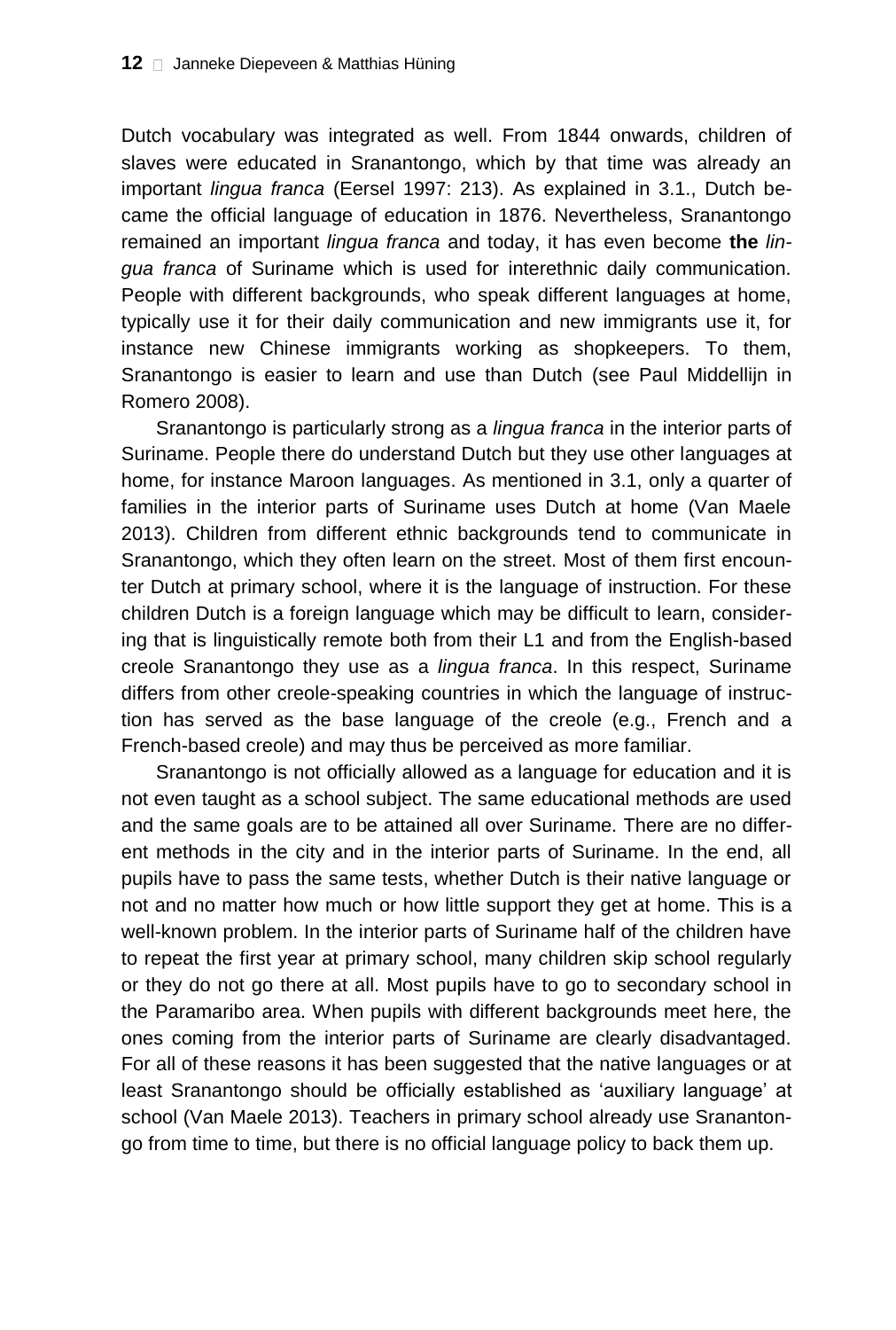Sranantongo is mainly an oral language: it is uncommon for people to write it down. As a spoken language, Sranantongo has particular social functions in Surinamese society. People switch to Sranantongo when they express emotion, when they want to tell a story, gossip, discuss something or tell jokes. Thus, at the workplace, colleagues may go through the work schedule of the day in Dutch language and switch to Sranantongo when they want to add something personal or emotional. Fierens (2006) found in her survey that 45% of young Surinamese (of the age of 15-16) find a joke in Dutch less funny than a joke in Sranantongo. In the documentary *Ver weg of dichtbij* (Far away or nearby) produced by the Dutch Language Union a boy explains that he and his schoolmates talk about 'boring things' in Dutch, and that they use Sranantongo when things get exciting (Visser 2005). Sranantongo is perceived as short, snappy and to the point. No wonder it is popular in rap music and with young people. For the same reason, Sranantongo is used in public campaigns, in both oral and written form (slogans), for instance against smoking or against domestic violence.

People's associations with Sranantongo are ambiguous. There is a social stigma attached to it; it is often considered to be vulgar. For example, Surinamese men will not speak Sranantongo when they try to seduce women (Farid Khodabaks, p.c.). At the same time, Surinamese tend to feel a strong sense of national identification with Sranantongo. In addition, Sranantongo is used in political campaigns: president Bouterse introduced Sranantongo phrases in his political speeches in the 1980s to reach the people. This contributed to an association of the use of Sranantongo with nationalist politics (Romero 2008).

## **3.3 Linguistic schizophrenia?**

On the basis of 3.1 and 3.2 we may conclude that we are dealing with two seemingly conflicting developments taking place in the former Dutch colony. Carew (1982) refers to this situation as Suriname's "linguistic schizophrenia". Sranantongo is strongly present in everyday life and in the minds of people, it is the second largest language in Suriname in terms of the number of speakers and it is steadily growing as a *lingua franca* across Suriname. Nevertheless, there is no official recognition of Sranantongo. On the other hand, Dutch is maintained as the official language, the language of education and public life in Suriname. In addition, there is a growing willingness, particularly in the Paramaribo area, to speak Dutch and of parents to pass it on to their children.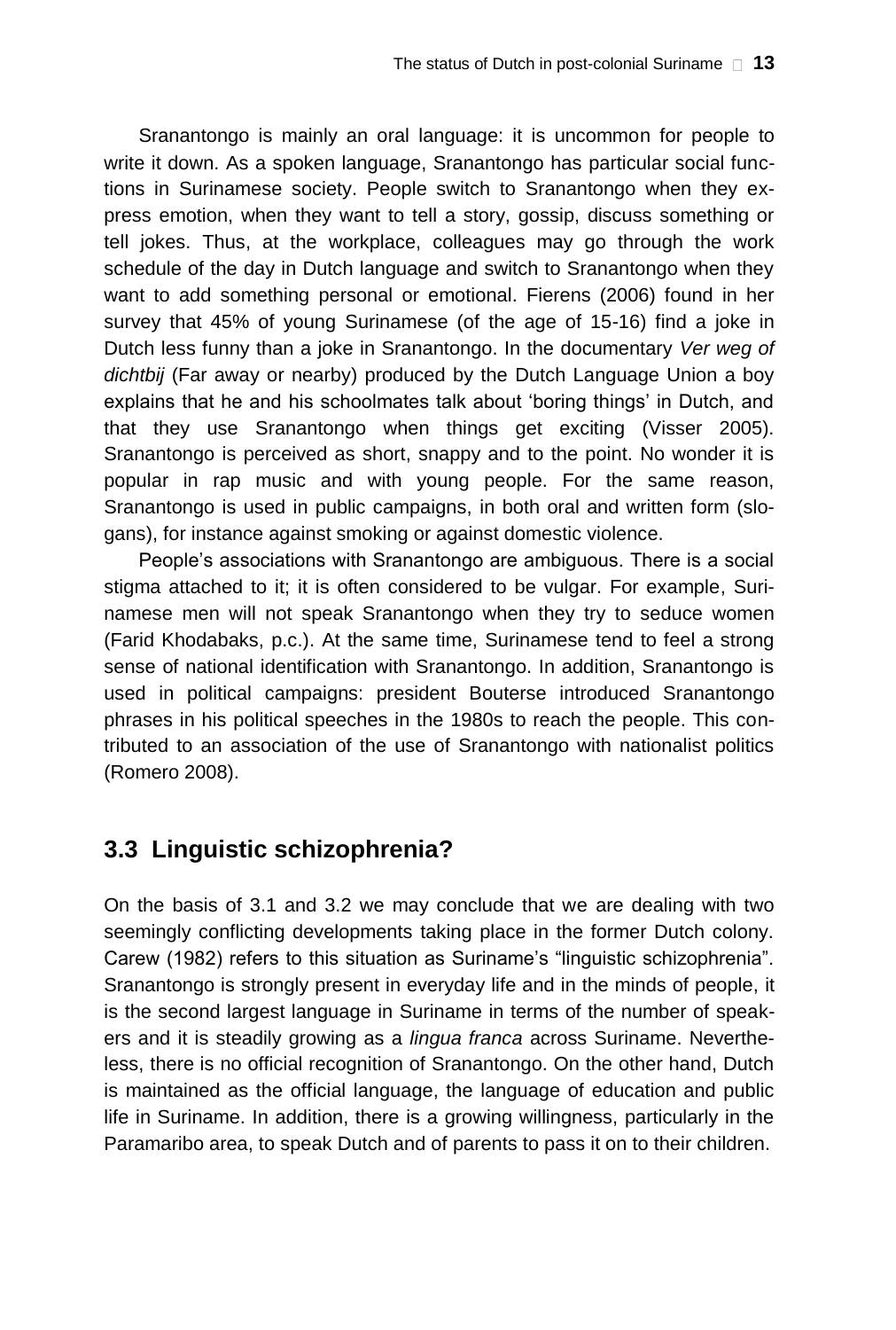# **4 Explaining Suriname's linguistic situation**

How can we explain the strong position of Dutch (in terms of social prestige, actual language use and official recognition) in post-colonial, multilingual Suriname – in comparison with Sranantongo as the country's *lingua franca*? In this section we identify eight possible explanatory factors. We start by objective factors and end with two central attitudinal factors. We compare the position of Dutch with the situation of Sranantongo.

## **4.1 Dutch grants access to further education and better jobs**

Dutch holds the prestige position in Surinamese society. It is the language one has to learn in order to function well in society (Gobardhan-Rambocus 1997: 246). In Suriname, a good command of Dutch is perceived as a ticket to professional success. People realize that this starts with higher education and this, like primary and secondary education in Suriname, takes place entirely in Dutch. Dutch is the main language at Anton de Kom university of Suriname, in other institutions and of academics in general. Higher education in Suriname has improved greatly in recent years and new study programs are being developed in the Paramaribo area. More and more people are willing to learn, they aim for a better job and choose university education as a way to achieve that. The movement in favor of Dutch in Suriname (for instance, people's willingness to learn Dutch and pass it on to their children) can be directly related to the progress in education (Helen Chang, p.c.).

Dutch is required in most job vacancies. Good jobs are often situated in some kind of government office. Whether you want to work in a government office, in the media or in a private company, you are expected to have an excellent command of Dutch (see for instance Van Maele 2013). People in the districts, too, are convinced that a good command of Dutch is necessary to get by in the Surinamese society. They themselves feel they would be completely isolated without Dutch; it is their bridge to the city, to Paramaribo (Van Maele 2011). For this reason they will not give up on Dutch and they do not think highly of organizing primary school education only in the native languages.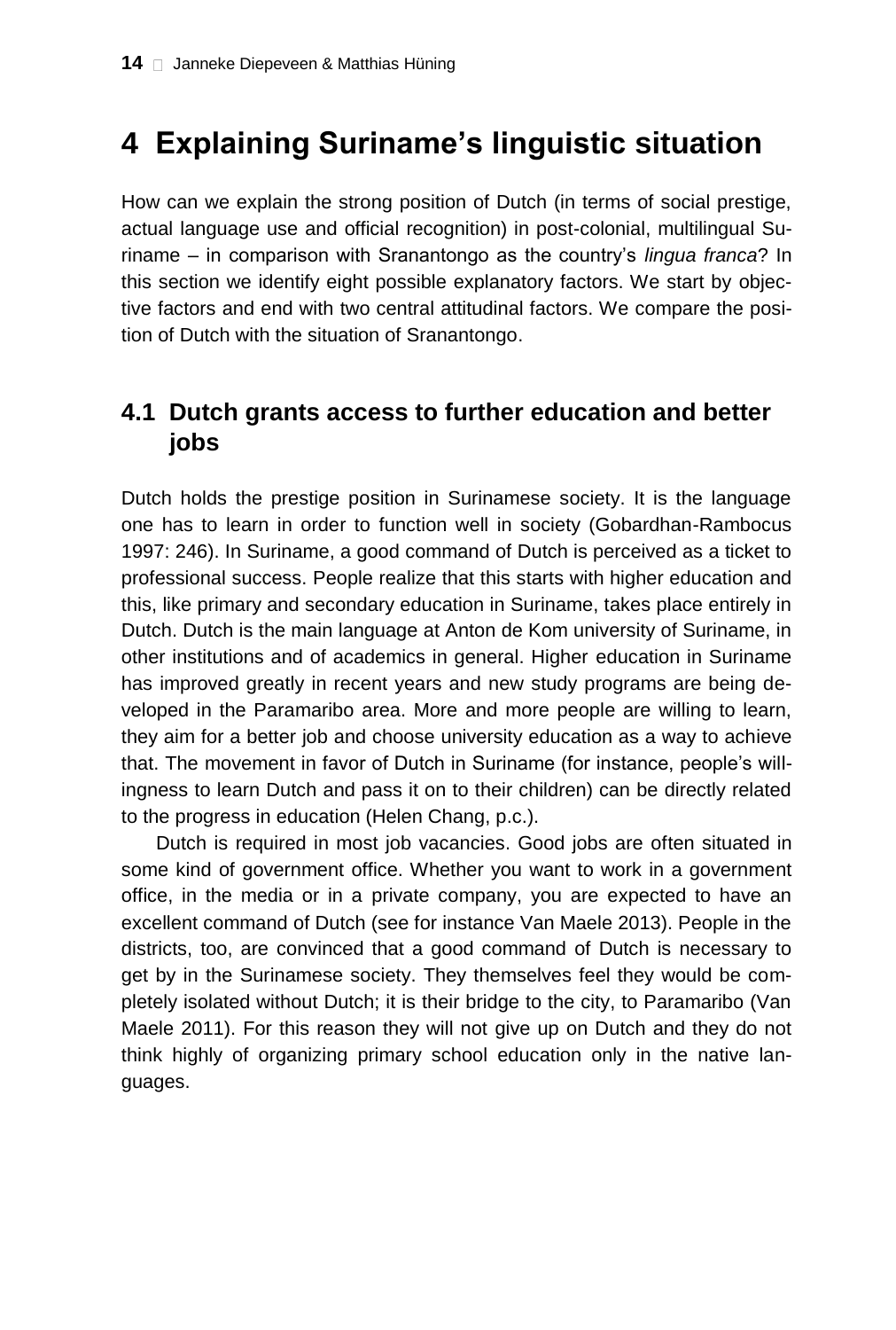#### **4.2 Dutch constitutes a bridge to the Netherlands**

For the people in Suriname, Dutch constitutes a bridge to the Netherlands in several ways. There is an important personal motivation for people in Suriname to have a thorough command of the Dutch language. Due to frequent migration, just about each individual living in Suriname has at least one relative in the Netherlands (Essed-Fruin & Gobardhan-Rambocus 1992: 12). After Suriname's independence in 1975 its society faced great changes. In 1980, Desi Bouterse initiated a military dictatorship in which human rights were damaged and in which drug crime and murder were no exception. The sad climax was the event now known as the 'December Murders' in 1982. Many Surinamese migrated to the Netherlands to escape Bouterse's military regime, to leave a society which they felt was hopeless, or to follow university education in the Netherlands. The final outcome of this wave of migration is that about 345.000 people of Surinamese descent are living in the Netherlands (2010, Dutch Central Bureau of Statistics; see Borges 2014: 28).<sup>9</sup> A thorough command of Dutch enables people in Suriname to be in touch with their relatives and the social world of these relatives. For financial reasons, the Netherlands is often the only destination where Surinamese can afford to spend their holiday (Essed-Fruin & Gobardhan-Rambocus 1992: 18).

Having contacts with the Netherlands is not only necessary for private reasons but also for professional reasons. A good command of Dutch allows Surinamese to take university studies in the Netherlands. People in Suriname may aim for better job opportunities in the Netherlands. An excellent command of Dutch is essential to pursue these goals.

## **4.3 Dutch is internationally and politically important**

On the one hand, one may argue that Suriname is rather isolated as a Dutchspeaking country within South-America. However, for Suriname, maintaining Dutch is actually a way to be *less* isolated. Dutch does not only provide a bridge to relatives in the Netherlands, but in a more global perspective, it

**<sup>9</sup>** Within the scope of this paper we cannot go into detail but it may be interesting to add that there have been some recent political changes in Suriname. There was a return to democracy by the end of the eighties. In 1991, Ronald Venetiaan was president, he was elected again in 2000 and 2005. In 2010, the former military dictator Desi Bouterse was chosen for president, which was quite controversial from the point of view of the Netherlands. By many people in Suriname, however, Bouterse is seen as a politician who is close to the people.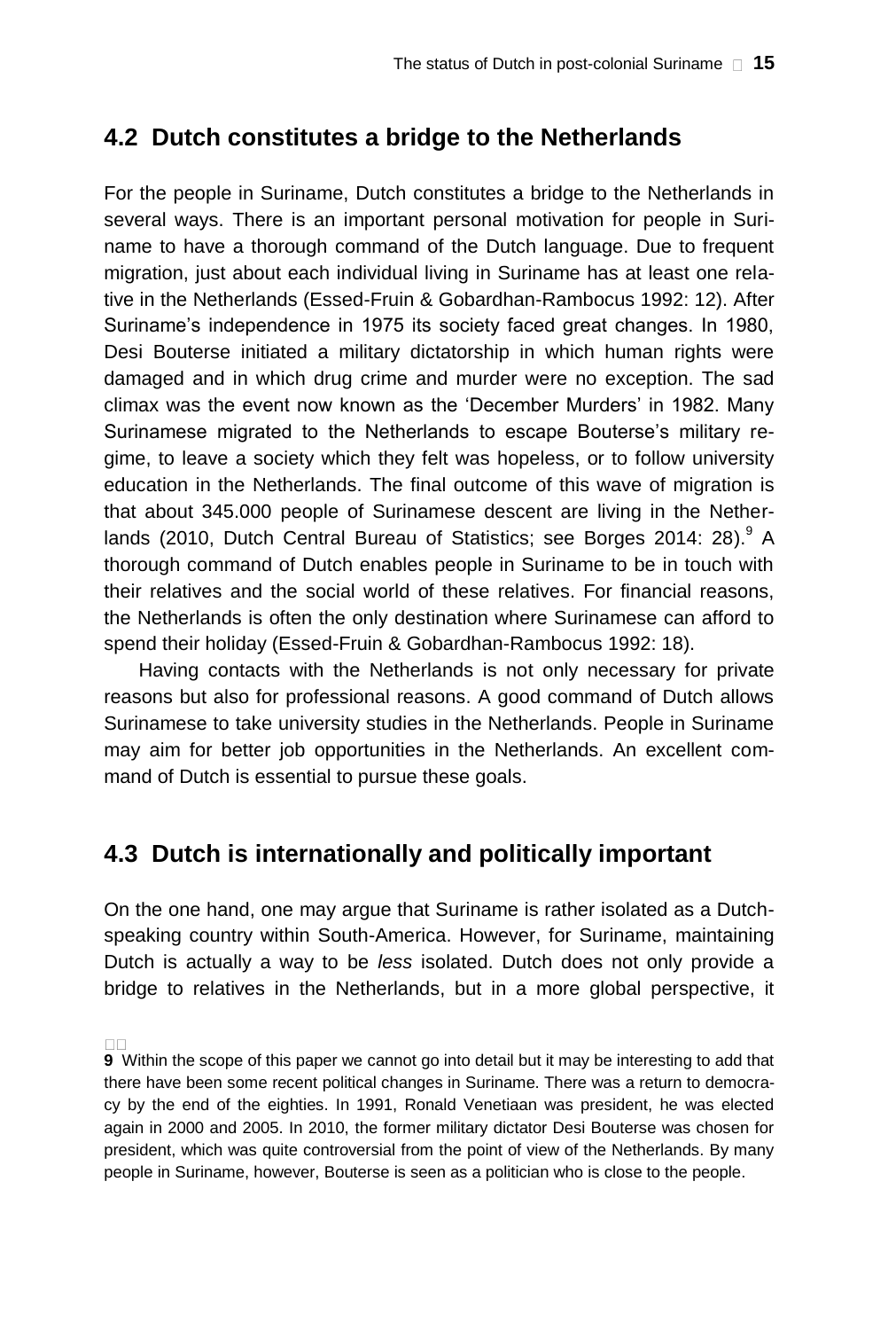gives the Surinamese access to the world arena. After all, Dutch is spoken outside Suriname, first of all nearby, in the Dutch Caribbean, and secondly – and most importantly – overseas, in the Netherlands and Belgium. Compared to other European countries, the Low Countries are small but they are experienced in the world arena and they have plenty of connections in world trade.

There are indications (cf. Carew 1982) that Surinamese consider Dutch an internationally and politically important language. To them, Dutch is a window to the world that for instance Sranantongo can never be, since it is only spoken in Suriname and does not seem at all relevant outside the territory of Suriname. However, the choice of Dutch may still be considered remarkable compared to other European languages which are internationally and politically far more significant, such as English, Spanish and Portuguese. These languages are not only relevant for Suriname's relations with its neighbors but they are particularly important in the areas of business and trade.

Indeed, it has repeatedly been proposed that English should be an, or even the only, official language of Suriname. Various politicians in Suriname, but also Surinamese linguists (e.g., Hein Eersel) and writers (e.g., Paul Middellijn) defended the opinion that Dutch as an official language should be replaced by English (see e.g. de Bies 1997, Brandon et al. 2007: 1, Romero 2008). The motivations to introduce English as the official language of Suriname are partly of a commercial nature, particularly to facilitate Suriname's participation in the international organization *Caricom* (Caribbean Community and Common Market) but also more generally, to strengthen Suriname's links to the Caribbean and North America.

## **4.4 Literary tradition in Dutch**

Dutch is not only politically and economically important but also culturally. Through Dutch, Suriname has access to a wide literary tradition, including literary work by Dutch and Flemish authors. With authors like Clark Accord, Albert Helman, Cynthia McLeod, Ismene Krishnadath, and several others, Suriname itself can boast a literary tradition in Dutch language, which is also respected in the Low Countries.

The literary and cultural role of Sranantongo is somewhat different. Audience and readership are mostly limited to Suriname. It should be added that Sranantongo is mainly an oral language, the effect of which is strongly felt by people in Suriname. An excellent example is Suriname's national anthem. In 1960 there was an official recognition of a Sranantongo strophe in the national anthem, which used to be entirely in Dutch. The famous author Cynthia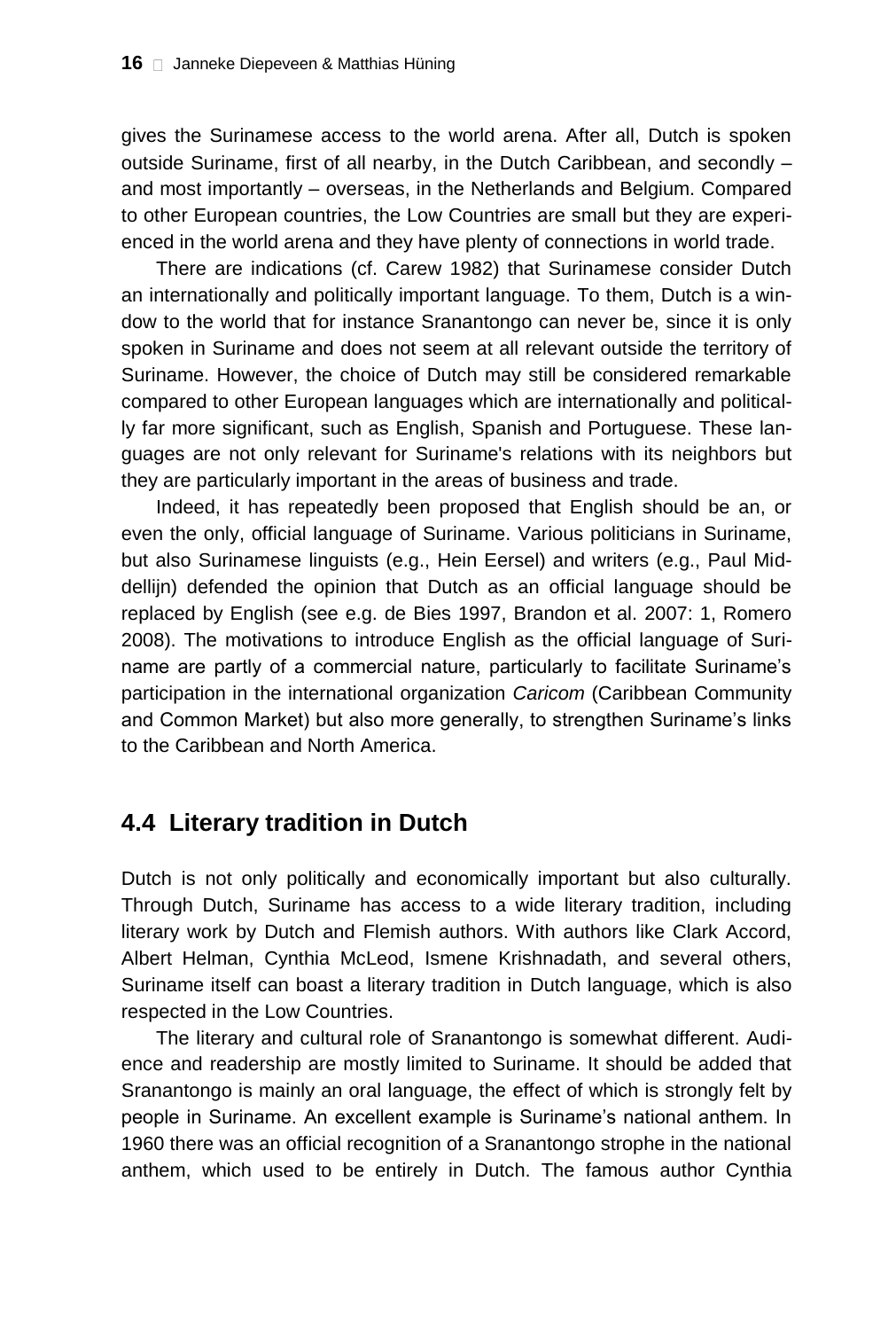McLeod notes that the Sranantongo part is the only strophe that people in Suriname actually sing. This illustrates a certain feeling of 'national' identification attached to Sranantongo.

#### **4.5 Dutch is standardized and taught in institutions**

Since 1876, people in Suriname people have been and continue to be fully literated in Dutch language. For children to learn to express themselves in Dutch is the central goal of language teaching in primary school (*Nationaal leerplan voor het basisonderwijs in Suriname*, by MINOV 2004; see Asin et al. 2004). However, it should be noted that primary education takes place entirely in Dutch: not only do pupils with different mother tongues have to learn the Dutch language, they also have to learn other school subjects like mathematics and history in this foreign language (Van Maele 2013). This is difficult and teachers sometimes have to use Sranantongo as a final resort when they notice that pupils are unable to understand the subject matter.

Although Suriname today is looking at much greater tolerance towards Sranantongo than in previous generations, Sranantongo is still not taught at school. Since it is no school subject, people do not learn to write it and are not familiar with its official orthography. There are two recent official orthographies in use: Sranantongo has had an official orthography since 1960 which was revised in 1986 (Sebba 2000: 927). In the domain of edited publications, there are attempts to follow the 1986 norms, but outside this domain (e.g., names, slogans, advertisements), there is a range of orthographic practices (Sebba 2000: 927-928). Written Sranantongo is only around in small chunks outside any 'official' domain, where two norms may even be used alongside each other. Thus, for many speakers of Sranantongo, writing the language down is an *ad hoc* process (Sebba 2000: 929).

A similar lack of standardization holds for Sarnami Hindustani and Suriname Javanese, although committees for their standardization do exist (particularly for establishing a uniform spelling). As long as there is a lack of standardization, there is little chance for these languages to become school subjects in Suriname (and vice versa: if a language becomes a school subject, this may contribute to its standardization).

Children in Suriname are educated in Dutch at primary and secondary school using Dutch schoolbooks and literature, they learn Dutch spelling, they consult Dutch dictionaries and grammar books and skim newspapers in Dutch language. 'Dutch' is synonymous to 'Netherlandic' in some respects, e.g., Suriname uses many schoolbooks published in the Netherlands which are not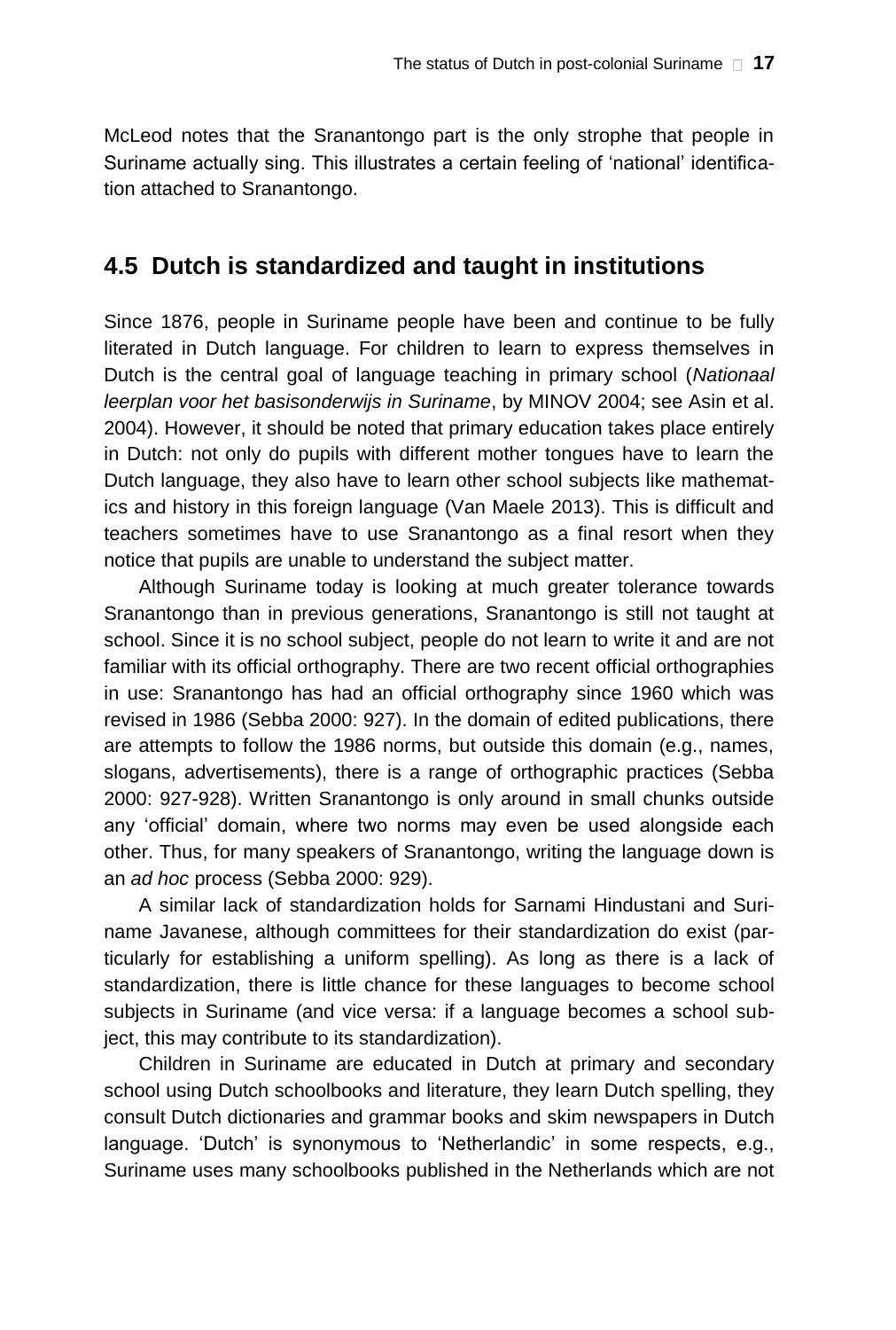adapted to Surinamese society. With respect to standard Dutch, Suriname is in an ambiguous position. On the one hand, education builds upon official Dutch spelling and grammar regulations laid out in the Low Countries. As long as this is the case, teachers in Suriname will mostly refer to the Netherlandic Dutch standard. On the other hand, education has to come to terms with Suriname's own variety of Dutch, which is influenced by the other languages spoken in Suriname (see 4.8).

#### **4.6 Maintaining Dutch seems the most economical**

There is a very practical reason for Suriname to hold on to Dutch as the main language in society: Suriname cannot afford the costs to introduce other official language(s). To introduce a different official language would mean that the country needs new books for schools, new signs in the streets, a translation of official documents, etc. The costs would be too high for Suriname to bear. Keeping Dutch as the official language has the advantage that there are no extra costs (in addition to the already existing costs for educational material).<sup>10</sup> It should be noted, however, that Suriname faces high (invisible) costs because of the fact that many children are educated in Dutch instead of their L1: there is a considerable educational inequality and social deprivation.

From the point of view of the population, there is no real concern for language regulations. Many Surinamese are living in poverty. Estimations on how many Surinamese are living below the national poverty line differ but the highest figure is as high as  $70\%$ .<sup>11</sup> The first concern of these people is obviously a very basic one: 'surviving'. A large number of Surinamese are too busy struggling to survive to actually worry about language policy.

http://www.nospang.com/index.php?option=com\_content&view=article&id=38638:surinamemoet-armoedecijfer-zelf-vaststellen&catid=73:binnenland&Itemid=65 (checked 05/27/2014).

**<sup>10</sup>** Suriname gets some financial support for Dutch-language educational material, for instance from the Belgian non-profit organisation *VVOB* (*Flemish Association for Development Cooperation and Technical Assistance*) (Helen Chang, p.c.).

**<sup>11</sup>** Figure for 2002; see "Suriname moet armoedecijfer zelf vaststellen", *NoSpang.com* (02/ 20/2014)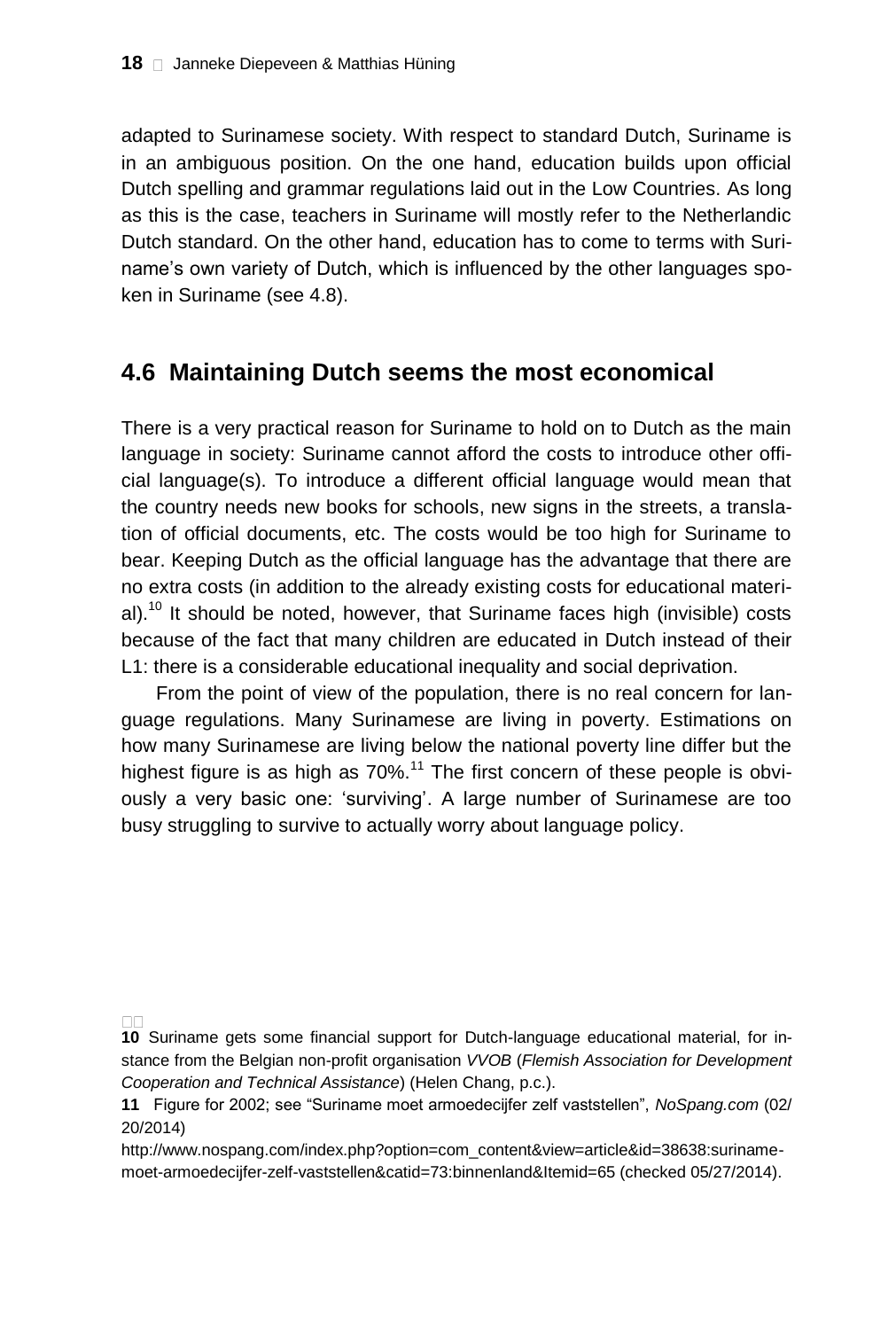## **4.7 Dutch has a unifying effect since it is not tied to a particular ethnic group**

Besides objective and practical factors there are highly important attitudinal factors we need to refer to when we attempt to understand why Dutch as the 'colonial language' can persist in post-colonial Suriname.

Dutch is perceived as everybody's language and as such it is not tied to a particular ethnic group (de Bies 1997: 14, Essed-Fruin & Gobardhan-Rambocus 1992: 18, and see 4.8.). This makes it attractive in the multi-ethnic society. It could be argued that Sranantongo too is a unifying language since it is used by different groups for interethnic communication. Sranantongo is also the *lingua franca* learnt by new immigrants. However, contrary to Dutch, Sranantongo is not entirely free of any associations with a particular ethnic group. Sranantongo may be associated by certain groups with the Creole population in and near Paramaribo; this association may particularly be felt by the Hindustani community (Essed-Fruin & Gobardhan-Rambocus 1992: 18) and by the Maroons (Romero 2008). Part of the Creole population itself considers Sranantongo as the language of their ethnic group, since it is their native language and an exponent of Creole culture (Gobardhan-Rambocus 2001: 510). We should repeat in this context that there are also some associations between Sranantongo and nationalist politics. Notwithstanding such associations, various ethnic groups across Suriname freely use Sranantongo as their *lingua franca*.

Another language which could have a unifying effect is English. As indicated in 4.3, English has been proposed by some as a possible official language for Suriname. The main arguments in favor of English pertain to Suriname's *external* relations, particularly with its Caribbean neighbors. However, when it comes to the integration of ethnic groups *within* Suriname, English does not seem like a natural choice. Even though Suriname used to be occupied by the English, the English language has not been maintained as a community language by any significant group of Surinamese (Borges 2014: 15). Thus, we should not overestimate the unifying effect of English in comparison with Sranantongo and Dutch.

## **4.8 Dutch is no longer the 'colonial language' but Suriname has its own national variety of Dutch**

During colonial times, Dutch in Suriname was expected to be as linguistically close to Dutch in the Netherlands as possible. Influences from Sranantongo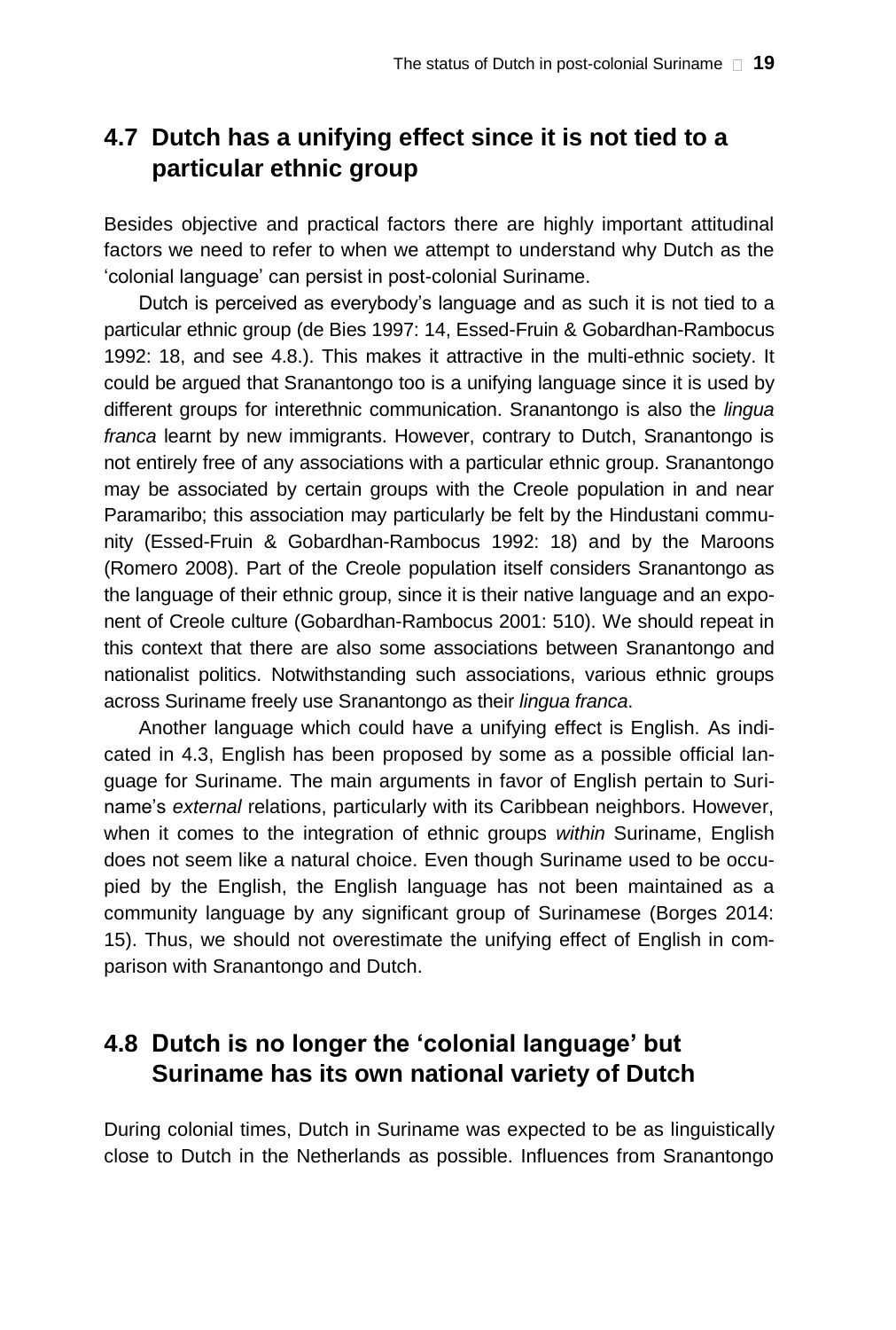were not accepted and any mistakes caused by Sranantongo were corrected. People in Suriname were more or less forced to speak Netherlandic Dutch, i.e., Dutch the way it was spoken in the Netherlands. Since (Netherlandic) Dutch was obligatory, it was perceived as language of the oppressor and a language people in Suriname could and would hardly identify with. Older generations may still have this perception. However, there appear to have been changes in the younger generations. Fierens (2006) shows on the basis of a written survey that 64% of young Surinamese do not consider Dutch as the colonial language. Only a minority of 16% does.

It has been suggested that Suriname's independence plays a role in the changed perception of Dutch. Carew (1982: 1) notes that a sharper national awareness accompanied Suriname's independence (1954/1975) and that this inspired a new look at Dutch. In other words, together with Suriname's independence from the Netherlands, the Dutch language obtained a different position in society. However, changing perceptions can probably be situated earlier. In his dissertation from 1950 Johan Ferrier (later Suriname's first president) stated the principles of how education in Suriname should be organized (Gobardhan-Rambocus 1997: 235). At that time, he was very clear in demanding that there should be only one single official language for education and that this ought to be the most prestigious one. In his view, this was standard Dutch as spoken in the Netherlands. However, during the 1960s Suriname experienced a growing tolerance towards Surinamese variants in standard Dutch. Dutch in Suriname was influenced by other languages used there, particularly Sranantongo. Some scholars claimed that codification of Surinamese-Dutch would have a positive effect in education since it would make Surinamese pupils more confident of their language skills (Gobardhan-Rambocus 1997: 238–239).

During the following decades, tolerance towards Surinamese variants has continued to grow and Suriname stopped focusing only on European (i.e., Netherlandic) Dutch. The changing view is reflected in the gradual recognition and standardization of Surinamese Dutch as a separate national variety of Dutch (e.g. de Bies 1994, 2009). Influences from Sranantongo are no longer banned from Dutch, but they are accepted as part of the Surinamese variety. This is reflected in Renata de Bies' dictionary of Surinamese Dutch (prepared in 2008; commercial edition in 2009) which incorporates many words of Sranantongo origin. However, since lexicographers have to base description particularly on informal spoken language, they have the difficult task to determine in which cases a word is a Surinamese Dutch variant and in which cases it is actually an instance of interference from Sranantongo. In a more general sense, code-switching is one of the main difficulties in attempts to standardize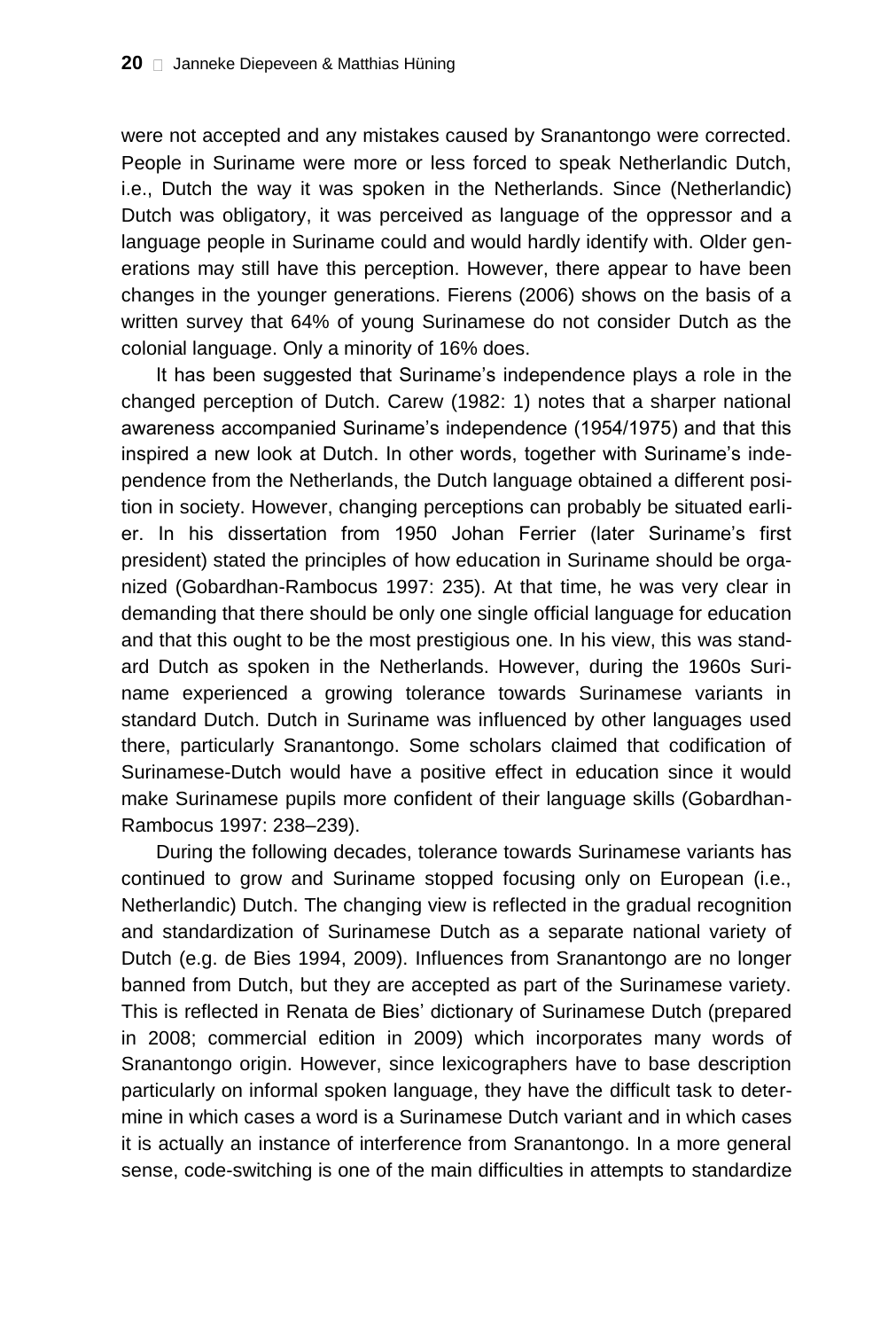Surinamese Dutch. Surinamese Dutch may be viewed as a continuum of (spoken) varieties situated on a scale ranging between 100% Sranantongo and 100% Dutch. Which words or phrases ought to be counted as 'standard Surinamese Dutch' and which ones ought to be left out? This is particularly hard to determine, especially while the use of Sranantongo elements in speech appears to be linked to social factors.

Standardization of Surinamese Dutch requires further linguistic investigation, which is difficult to carry out since Suriname lacks financial means for long-term research activities. This lack of research funding is particularly unfortunate considering that there are well-educated linguists in Suriname who are motivated to contribute to their variety's standardization. Their number is likely to increase thanks to the fact that the Anton de Kom University in Paramaribo recently started a master program of Dutch coordinated by Renata de Bies. This program and the publication of de Bies' dictionary are important achievements for Surinamese people to find support and to feel more confident in using their own variety. Particularly teachers are expected to profit from this since they are often dealing with linguistic uncertainty. A Surinamese Dutch dictionary is one step for them to gain a stronger awareness of lexical variants, their (social) meaning and use (Gobardhan-Rambocus 2008: 193). A Surinamese Dutch grammar could be another important step. As long as there exists no full academic description of Surinamese Dutch grammar, teachers have to decide individually and intuitively whether a certain grammatical item used by their pupils can be accepted as a Surinamese Dutch variant or should be rejected as an interferential element – which relates to the question: how much interference should be tolerated anyway?

Dutch in Suriname obviously originates as the 'colonial language', the language of the oppressor. For many people in Suriname today, Dutch has become their own language: Dutch is no longer perceived as the language of the oppressor since Suriname is confident about its own national realization of Dutch (compare Gobardhan-Rambocus 2001: 511). There may still be differences between generations, however. The older generation was brought up with the idea that Dutch in Suriname contains mistakes that have to be corrected, particularly influences from Sranantongo. The younger generation is brought up differently. They firmly agree that they do not speak like the Dutchmen. In fact, any Surinamese speaking like a Dutchman is most likely to be laughed at (Essed-Fruin & Gobardhan-Rambocus 1992: 16). Instead, Suriname holds on to its own pronunciation and vocabulary. Thus, the Surinamese realization of Dutch seems to be used as a social marker for speakers in Suriname to distinguish themselves from speakers from the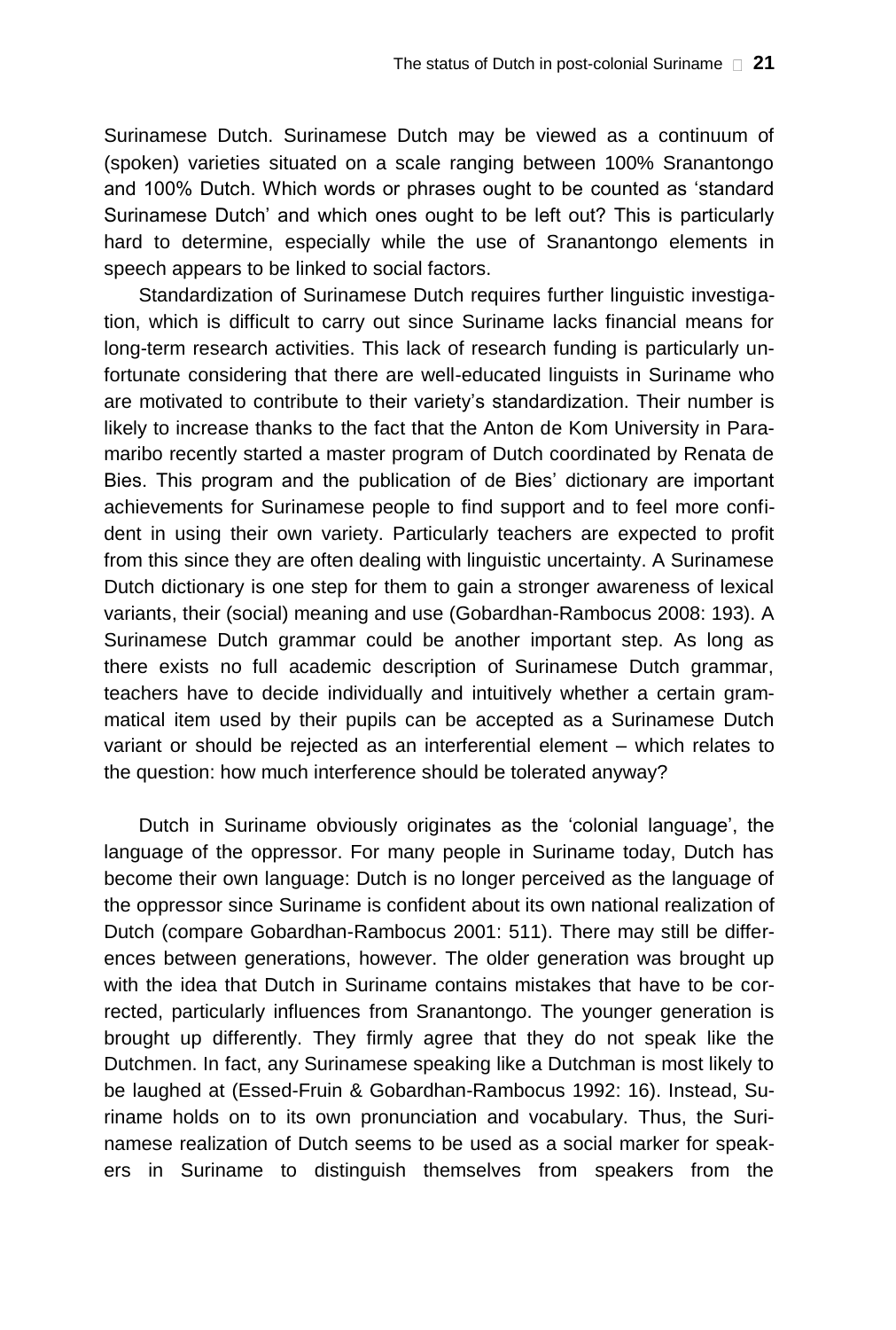Netherlands. This does not mean that all language users are aware of, or ready to accept, linguistic variation in Dutch.<sup>12</sup> The concept of 'Surinamese Dutch' as a linguistic variety in its own right has not (yet) established itself in the minds of people, whereas in Belgium, the concept of 'Belgian Dutch' as opposed to Dutch in the Netherlands is already more widely known and used.

Apart from a growing recognition of the Surinamese variety from within (in Suriname), there is also recognition from outside. The most significant example probably is the Dutch Language Union. When it was established, the Union was very eager to keep the Dutch language 'united'. However, its point of view has developed over the course of the years. Today the Dutch Language Union leaves room for a pluricentric view with differing norms. It represents the idea of Dutch as a pluricentric language with different standard realizations of Dutch in different nations. The Union accepts three different national standard realizations of Dutch: Belgian, Netherlandic and Surinamese Dutch; the status of Carribean Dutch remains implicit.<sup>13</sup> In a pluricentric view Surinamese variants are not seen as deviations from the (Netherlandic) standard but they are explicitly accepted as characteristics of equal national varieties of one and the same language.

# **5 Conclusion**

Carew (1982) described Suriname's situation as 'linguistic schizophrenia'. However, the factors we discussed in section 4 suggest that the linguistic situation of Suriname may be organized in terms of a relatively stable diglossia (extended diglossia in the sense of Fishman 1967). There is an organization on a socio-cultural level with two functionally distinct languages – that is, if we ignore Suriname's other twenty languages, which are mainly used for communication within the ethnic group. In Suriname, Dutch and Sranantongo are seen as being not in conflict with one another. Each fulfils relatively clearly defined roles in society: Dutch is used in one set of circumstances and Sranantongo in an entirely different set. The two languages are kept quite apart in their functions, which is a key defining characteristic of diglossia

**<sup>12</sup>** It is an aim of the project *Dutch++* to help establish this kind of linguistic awareness among speakers, learners and teachers of Dutch all over the globe.

**<sup>13</sup>** The Dutch standard language is described by the Dutch Language Union on its website as 'Eén standaardtaal met drie poten' (one standard language with three legs). See: http://taalunieversum.org/inhoud/feiten-en-cijfers#standaardtaal (checked 05/27/2014).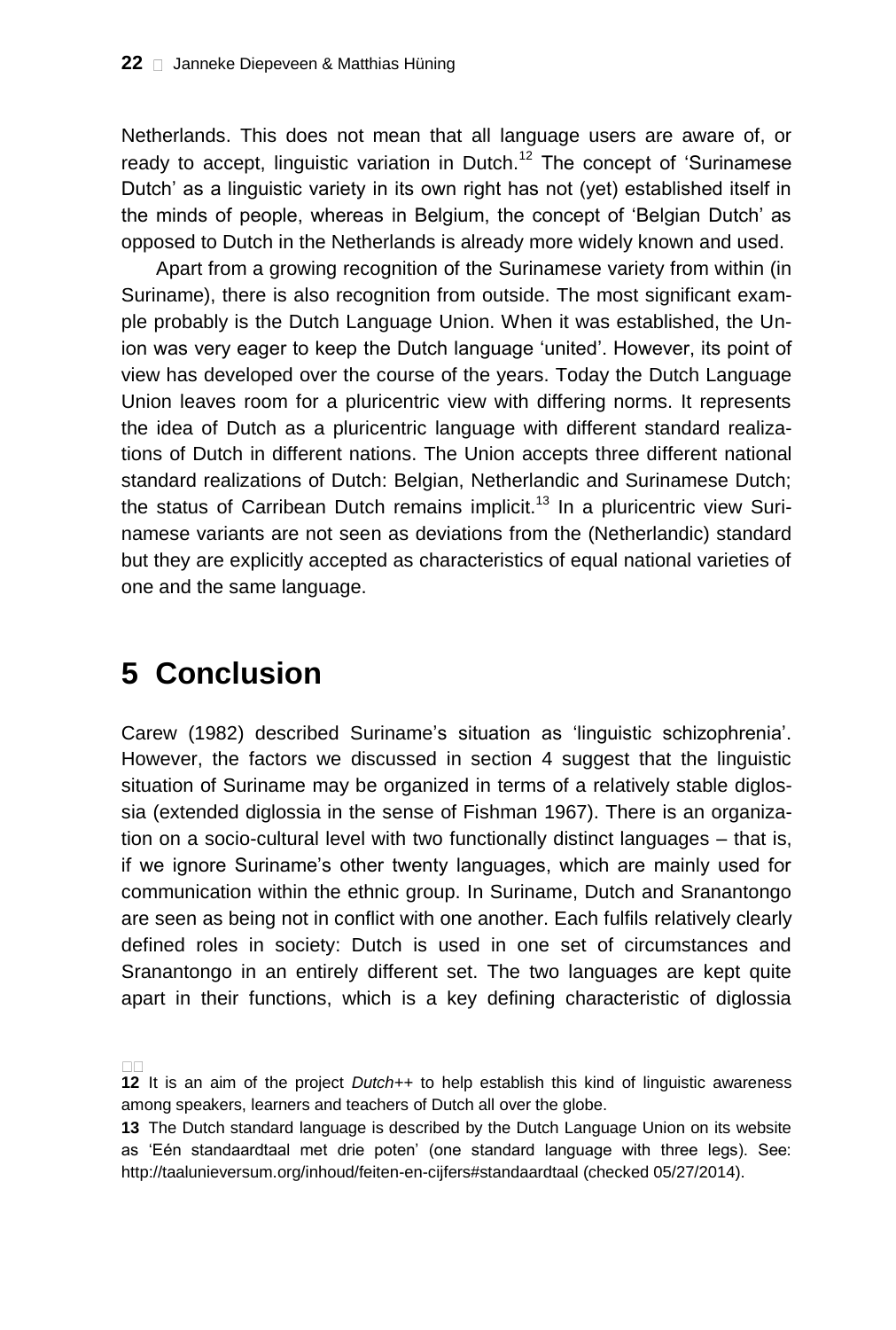(Wardhaugh 2010: 85). In this view, Dutch can be described as the 'high variety', the powerful variety which holds the prestige position in Surinamese society. It is the language one has to learn in order to function well in society (Gobardhan-Rambocus 1997: 246). Whereas Dutch is standardized and taught in institutions, Sranantongo is not even a school subject. Sranantongo can be described as the 'low variety': It has a social stigma attached to it and it is considered less beautiful and less expressive than Dutch, which is used to seek prestige. However, Sranantongo has covert prestige (in the sense of Labov 1966): by using it, speakers choose to differ from the standard. People prefer to use Sranantongo when they express emotion, when they want to tell a story or a joke. Whereas Dutch is the language for official and formal functions, for written documents, written media and fine literature, Sranantongo is first and foremost an oral language which is used in informal and spoken situations.

This view of the language situation in Suriname as being organized along diglossic lines is, however, challenged by the actual language use of the speakers. While Dutch and Sranantongo are ascribed different functions in Surinamese society by their speakers, these speakers do not always keep them apart in daily practice. As mentioned above (in 4.8.), the multilingual speakers make use of their linguistic repertoires in different ways. We need a continuum view of the spoken varieties in order to describe the language(s) used in actual discourse. The social expectations with regard to the functions and the use of Dutch and Sranantongo do not (or at least not necessarily) correspond to communicative reality.

We conclude that the current linguistic situation in Suriname must be understood against the background of a nation which is constructing its own national identity. Suriname is a young nation which, on the one hand, is still dealing with its colonial past and struggling to define itself and its relation to the former 'mother country', the Netherlands. On the other hand, Suriname has to position itself vis-à-vis the Caribbean islands and the neighboring South-American nations. Suriname's current linguistic situation reflects the identity it is constructing. How stable is the socially accepted diglossia, i.e., which macro-level changes may occur in the following generations? Will Dutch keep its strong position? Will Dutch and Sranantongo continue to exist side by side? Will English eventually play a role as well?

Macro-level changes in Suriname's linguistic situation may be instigated from above and from below. Changes from above pertain to measures taken by the Surinamese government towards a language policy. The final memorable measure taken was the participation of Suriname in the Dutch Language Union, which was considered as an indication that Suriname actively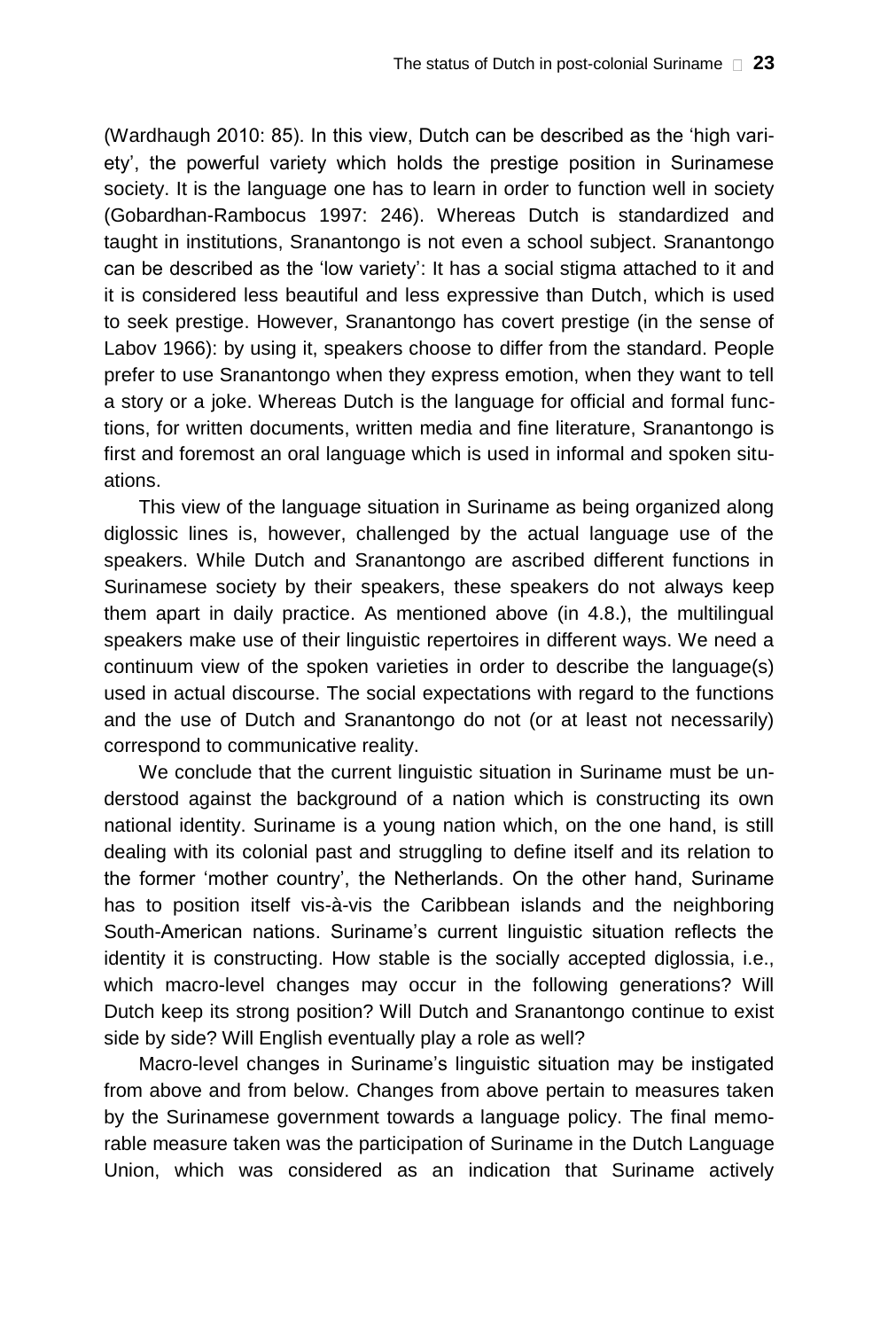strengthened the position of Dutch as its official language. However, the debate on which should be the official language(s) in Suriname continued. In an article in The New York Times (Romero 2008), the Surinamese writer Paul Middellijn made the following statement: "We shook off the chains of Dutch colonialism in the 1970s, but our consciousness remains colonized by the Dutch language". Therefore, he proposed that English should be made Suriname's official language instead of Dutch. Other voices urge Suriname to reconsider its policy with respect to the language of education (e.g. the Flemish journalist Pieter Van Maele 2011/2013). So far, there is no indication that the government is taking any efforts to introduce Sranantongo as a school subject or as (additional) language of instruction. As we already pointed out, Sranantongo will remain an oral language as long as it is not taught in institutions and not standardized. There are, however, recent attempts to codify Sranantongo: van der Hilst (2013) recently published a grammar of Sranantongo. Codification is a significant step towards standardization (compare de Bies 2009: 18).

Changes in Suriname's linguistic situation from below pertain to language attitude and language use of the Surinamese population. As long as Dutch is perceived by Surinamese people as the prestige language, they will continue passing it on to their children and it will probably persist in its current functional domains. Brandon (2006) conducted a written survey with 315 Surinamese respondents (both in Suriname and in the Netherlands) on attitudes towards Dutch. The survey shows that Surinamese people agree that Dutch is part of the Surinamese identity (particularly in view of the historical connections with the Netherlands). The respondents agree that Dutch should remain the main language of education in Suriname. All in all they have a positive attitude towards Suriname's accession to the Language Union, although the Surinamese in the Netherlands are slightly more critical. Despite the overall positive attitude towards Dutch, the Surinamese, particularly those in Suriname, believe that a good command of English is important for the socio-economical development of their country (membership of the *Caricom*). Brandon's survey shows that Surinamese are in favor of two official languages for Suriname and they prefer the combination Dutch/English over Dutch/Sranantongo. Interestingly, there is a larger preference for the latter combination among Surinamese in the Netherlands. This is in line with Borges' (2014: 29) observation that Sranantongo is established "as an important and highly visible heritage language in the Netherlands". Apparently, the use of Sranantongo is an essential marker for Surinamese in the Netherlands to achieve group identity.

At the same time, in Suriname, the use of English is on the rise in certain contexts. Not only is English the language of the internet, the younger genera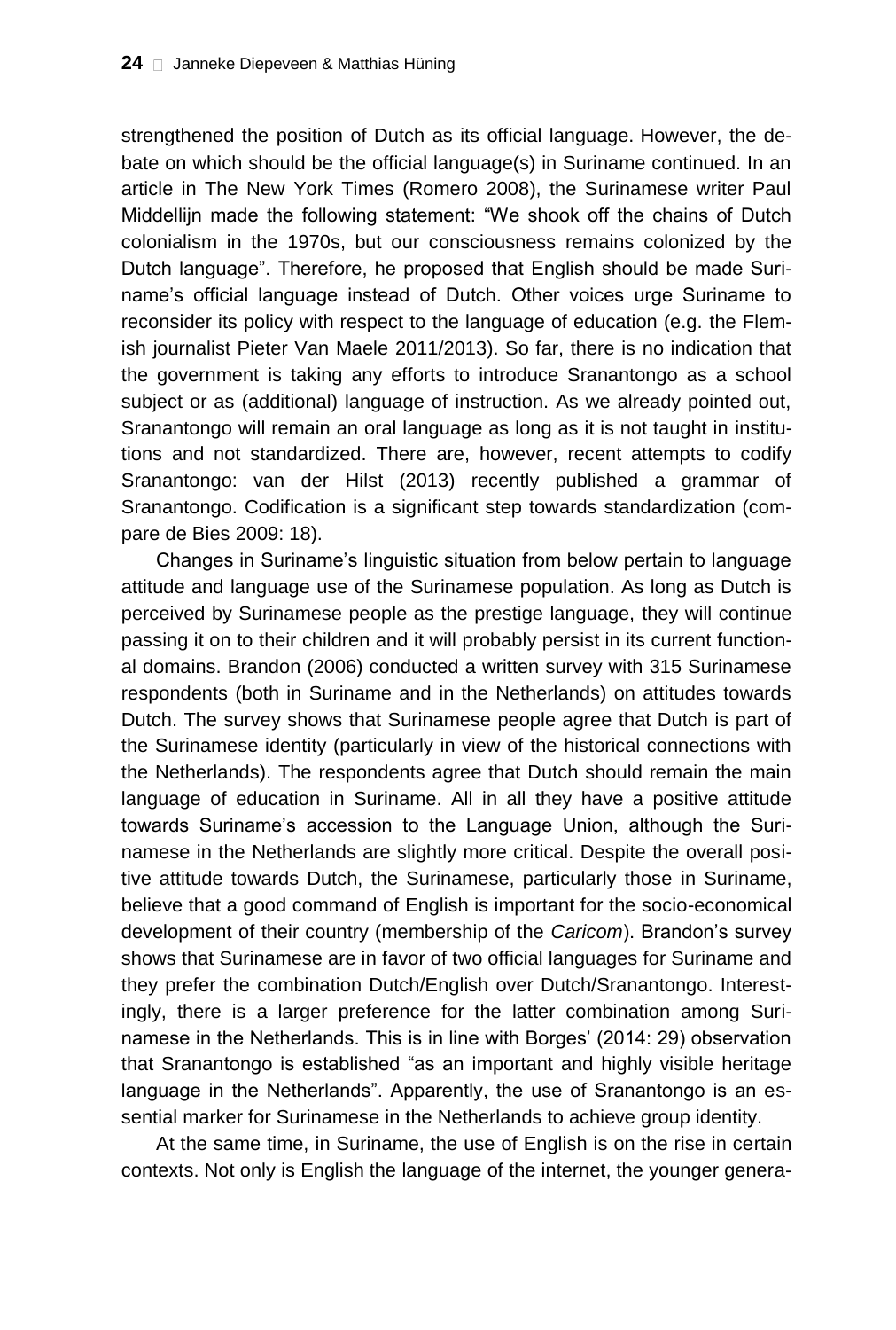tion also likes to introduce English phrases in daily conversation (which may be facilitated by the fact that Sranantongo is an English-lexicon creole). If this generation starts passing on English to their children, this may strongly affect the linguistic situation of Suriname.

Since we are concerned with the status of Dutch as a pluricentric language (see introduction), we are also interested in which way macro-level changes in Suriname's linguistic situation might affect the Dutch language structurally. As pointed out above there has already been a rise in tolerance towards Sranantongo elements in Dutch. The time that Dutch needed to be as close to Netherlandic Dutch as possible is definitely over. It is not uncommon to introduce Sranantongo vocabulary and expressions in both spoken and written Dutch. Also, several transfer phenomena can be observed (see Borges 2014 for various contact phenomena and Radke 2013 for examples from chat language). Increasing influences from Sranantongo may lead to modifications of Surinamese Dutch. This might have additional consequences for Dutch as a pluricentric language: it could lead to further divergence from European Dutch or even a separation between Surinamese and European Dutch. Two decades ago, Geerts (1992: 73) reflected upon the status of Dutch as a pluricentric language by raising the question whether "[...] the independence of Surinam could lead to an increasing differentiation between European and Surinamese Dutch so that at a given moment the Surinamese might want to declare the Dutch in Surinam emancipated, just as happened in South Africa". At the moment we do not see any direct indications that Surinamese Dutch is developing into a language of its own. In fact, it would be disadvantageous for Suriname should Surinamese Dutch diverge too much from European Dutch, since Suriname still benefits from smooth communication with the Low Countries.

Suriname finds itself in an ongoing process of constructing its own national, post-colonial, identity. Within this process, both Sranantongo and Surinamese Dutch are awarded central roles: each contributes in its own way to the Surinamese identity. Whereas the use of Sranantongo is a solidarity marker for achieving a Surinamese group identity, the use of Surinamese Dutch may be a marker for post-colonial Suriname to differentiate itself from the Netherlands. Whether they can establish themselves jointly as Suriname's national languages will be up to the next generations.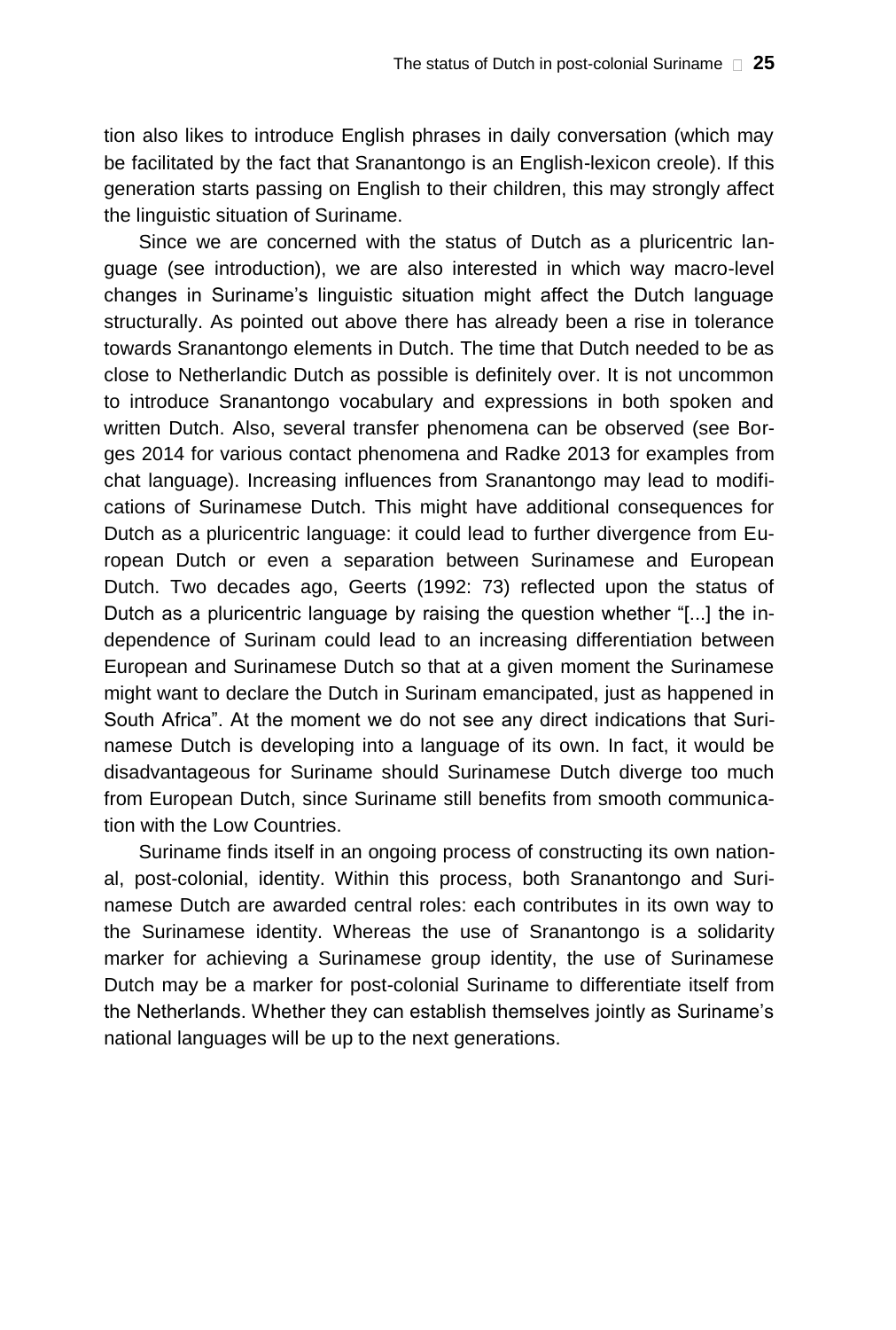## **References**

- Asin, Linda, Lila Gobardhan & Ismene Krishnadath. 2004. *Onderwijs in en van het Nederlands in Suriname.* Startdocument. Den Haag: Nederlandse Taalunie.
- Borges, Robert. 2014. *The life of language: Dynamics of language contact in Suriname*. Utrecht: LOT (LOT Dissertation Series 348).
- Brandon, Ruth. 2006. Suriname in de Nederlandse Taalunie. Een beleidsanalyse en een onderzoek naar opvattingen van Surinamers over de toetreding van Suriname tot de Nederlandse Taalunie*.* Tilburg: Universiteit van Tilburg [unpublished master thesis].
- Brandon, Ruth; Sjaak Kroon & Jeanne Kurvers. 2007. Nederlands in Suriname. Opvattingen van Surinamers over de toetreding van Suriname tot de Nederlandse Taalunie. *OSO Tijdschrift voor Surinamistiek* 26(2). 257–273.
- Carew, Joy Gleason. 1982. Language and survival: Will Sranan Tongo, Suriname's lingua franca, become the official language? *Caribbean Quarterly* 28(4). 1–16.
- Carlin, Eithne B. & Jacques Arends (eds.). 2002. *Atlas of the languages of Suriname.* Leiden: KITLV Press.
- de Bies, Renata. 1994. Op weg naar standaardisatie van het Surinaams-Nederlands: Een lexicale beschrijving van vijftien jaar administratietaal van de Republiek Suriname. Dissertatie, Universitaire Instelling Antwerpen.
- de Bies, Renata. 1997. Het Nederlands in Suriname. *Vlaanderen* 46. 9–15.
- de Bies, Renata. 2009. *Prisma woordenboek Surinaams Nederlands*. Houten: Het Spectrum.
- de Kleine, Christa. 2002. Surinamese Dutch. In Eithne B. Carlin & Jacques Arends (eds.), *Atlas of the languages of Suriname*, 209–230. Leiden: KITLV Press.
- de Kleine, Christa. 2013. Dutch in Suriname. In Frans Hinskens & Johan Taeldeman (eds.), *Language and space. An international handbook of linguistic variation. Vol. 3: Dutch*, 841–858. Berlin/Boston: De Gruyter.
- Eersel, Hein. 1997. De Surinaamse taalpolitiek: een historisch overzicht. In Kees Groeneboer (ed.), *Koloniale Taalpolitiek in Oost en West*. *Nederlands-Indië, Suriname, Nederlandse Antillen en Aruba*, 207–223. Amsterdam: Amsterdam University Press.
- Essed, Eva D. 1983. De veranderende status van Sranan. In Eddy Charry, Geert Koefoed & Pieter Muysken (eds.), *De talen van Suriname; Achtergronden en ontwikkelingen*, 47– 52. Muiderberg: Coutinho.
- Essed-Fruin, Eva D. & Lila Gobardhan-Rambocus. 1992. Het Nederlands in Suriname. *Neerlandica Extra Muros* 39(3). 10–21.
- Fierens, Laura. 2006. Taalattitudes van Surinaamse jongeren ten opzichte van het Nederlands. Leuven: Katholieke Universiteit Leuven [unpublished master thesis].
- Fishman, Joshua A. 1967. Bilingualism with and without diglossia; diglossia with and without bilingualism. *Journal of Social Issues* 23(2). 29–38.
- Geerts, Guido. 1992. Is Dutch a pluricentric language? In Michael Clyne (ed.), *Pluricentric languages. Differing norms in different nations*, 71–91. Berlin/New York: Mouton de Gruyter.
- Gobardhan-Rambocus, Lila. 1997. Suriname en het Nederlands. In Kees Groeneboer (ed.), *Koloniale Taalpolitiek in Oost en West*. *Nederlands-Indië, Suriname, Nederlandse Antillen en Aruba*, 225–249. Amsterdam: Amsterdam Univ. Press.